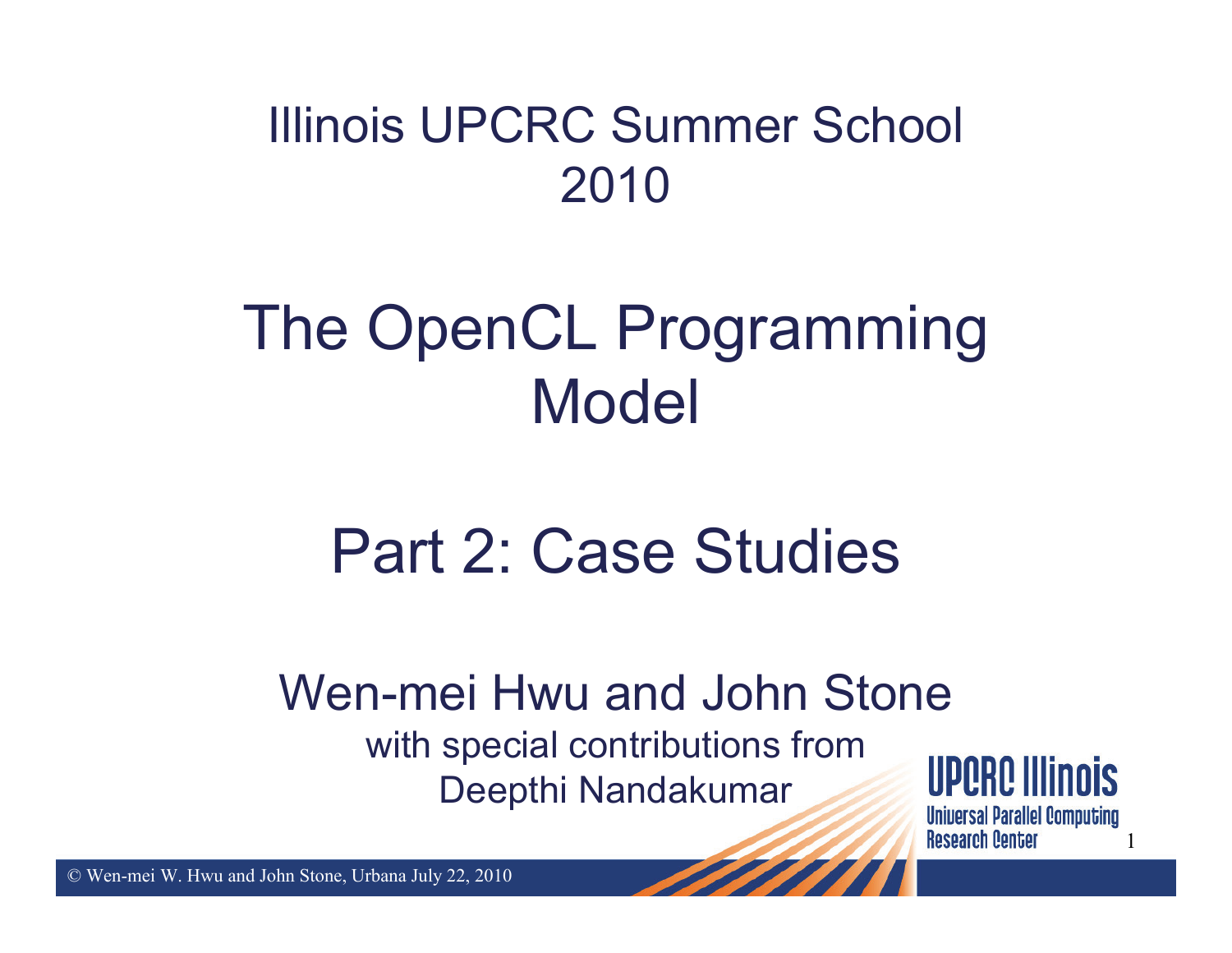# OpenCL Data Parallel Model

- Parallel work is submitted to devices by launching kernels
- Kernels run over global dimension index ranges (NDRange), broken up into "work groups", and "work items"
- Work items executing within the same work group can synchronize with each other with barriers or memory fences
- Work items in different work groups can't sync with each other, except by launching a new kernel

IIPQRQ IIII **Universal Parallel Computing Research Center** 2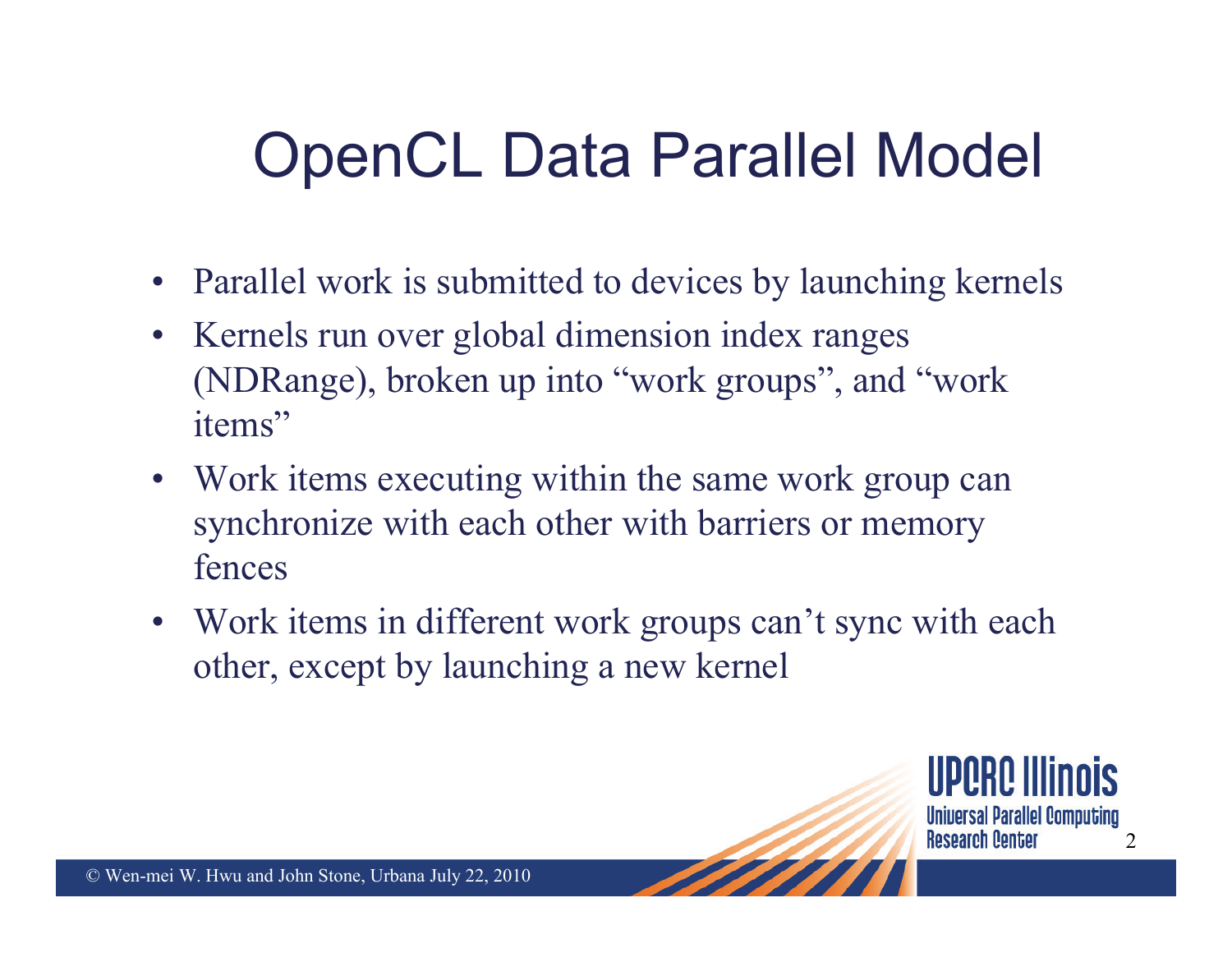# Transparent Scalability

- Hardware is free to assigns work groups to any processor at any time
	- A kernel scales across any number of parallel processors

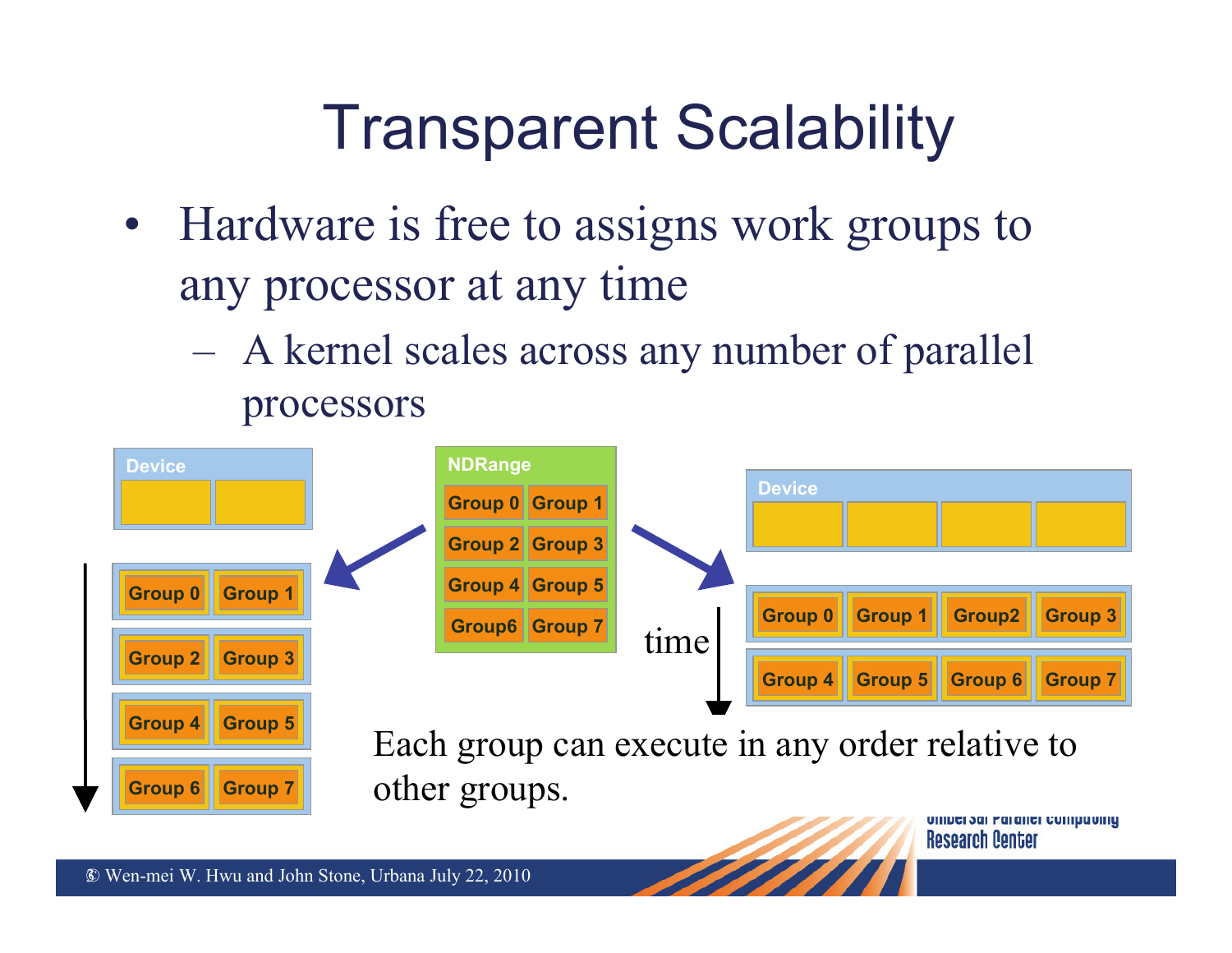# OpenCL NDRange Configuration



**Research Center** 

4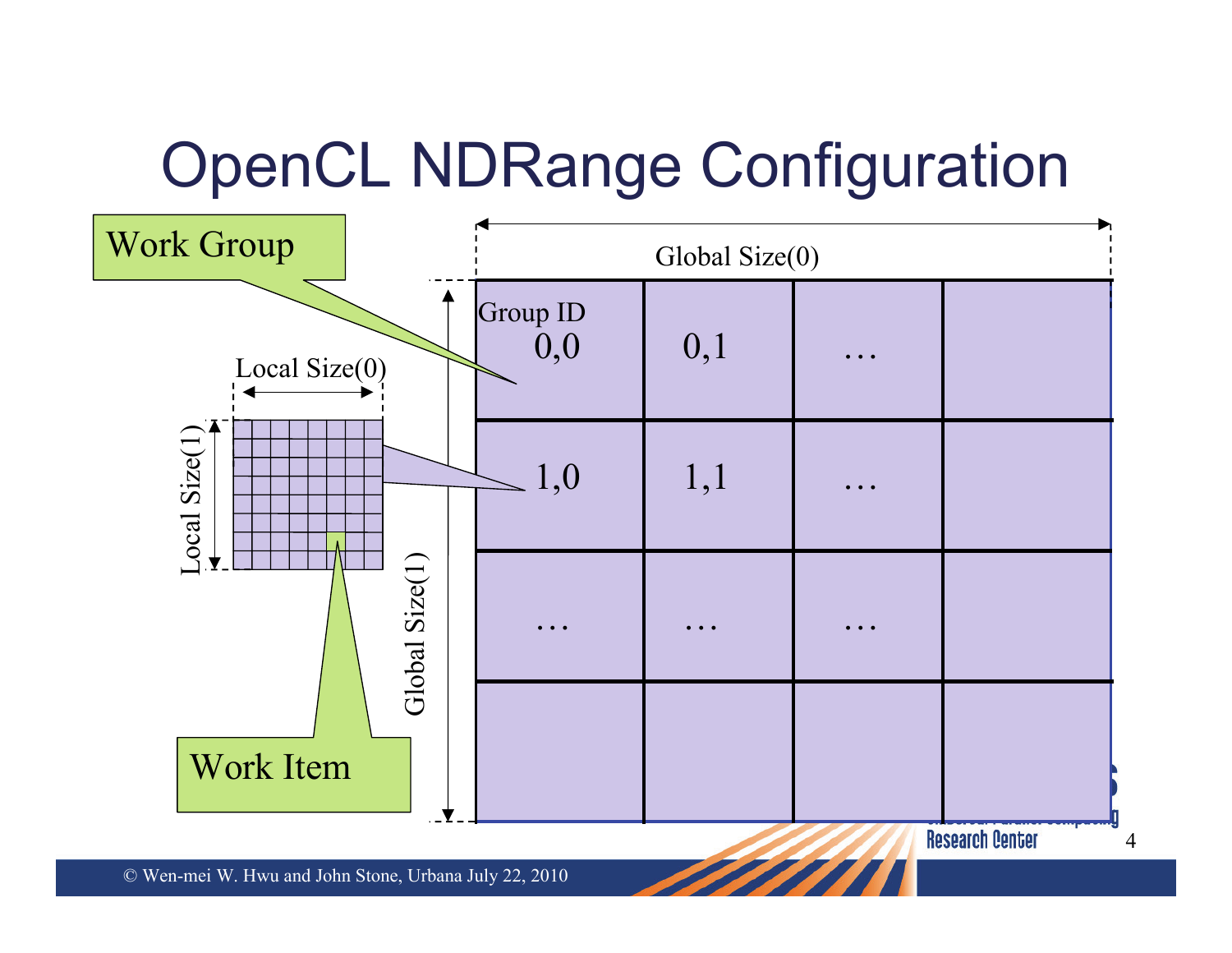### Mapping Data Parallelism Models: OpenCL to CUDA

| <b>OpenCL Parallelism Concept</b> | <b>CUDA</b> Equivalent |
|-----------------------------------|------------------------|
| kernel                            | kernel                 |
| host program                      | host program           |
| NDRange (index space)             | grid                   |
| work item                         | thread                 |
| work group                        | block                  |

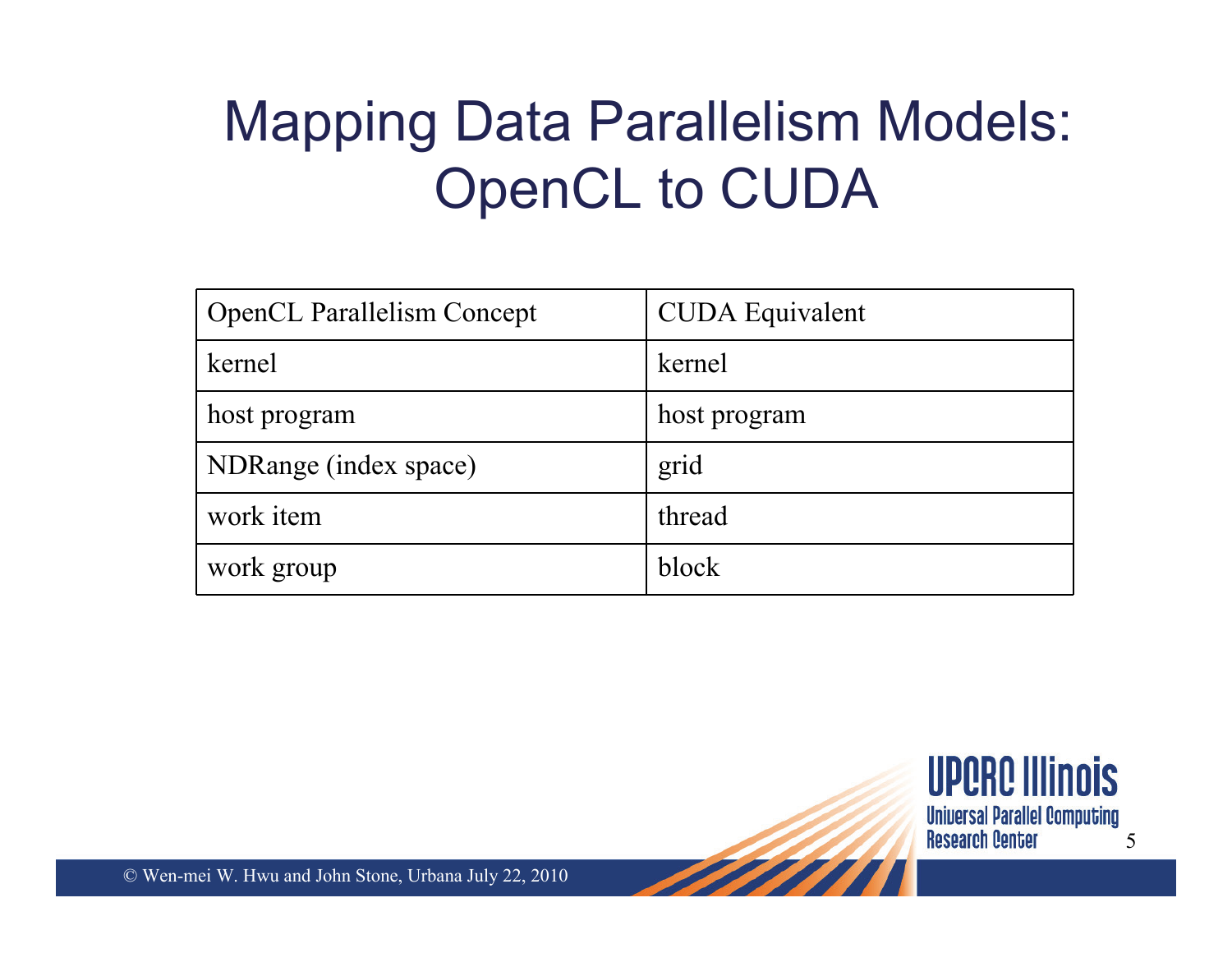# A Simple Running Example Matrix Multiplication

- A simple matrix multiplication example that illustrates the basic features of memory and thread management in OpenCL programs
	- $\mathcal{L}_{\mathcal{A}}$ Private register usage
	- $\mathcal{L}_{\mathcal{A}}$ Work item ID usage
	- $\mathcal{L}_{\mathcal{A}}$ Memory data transfer API between host and device
	- $\mathcal{L}_{\mathcal{A}}$ Assume square matrix for simplicity

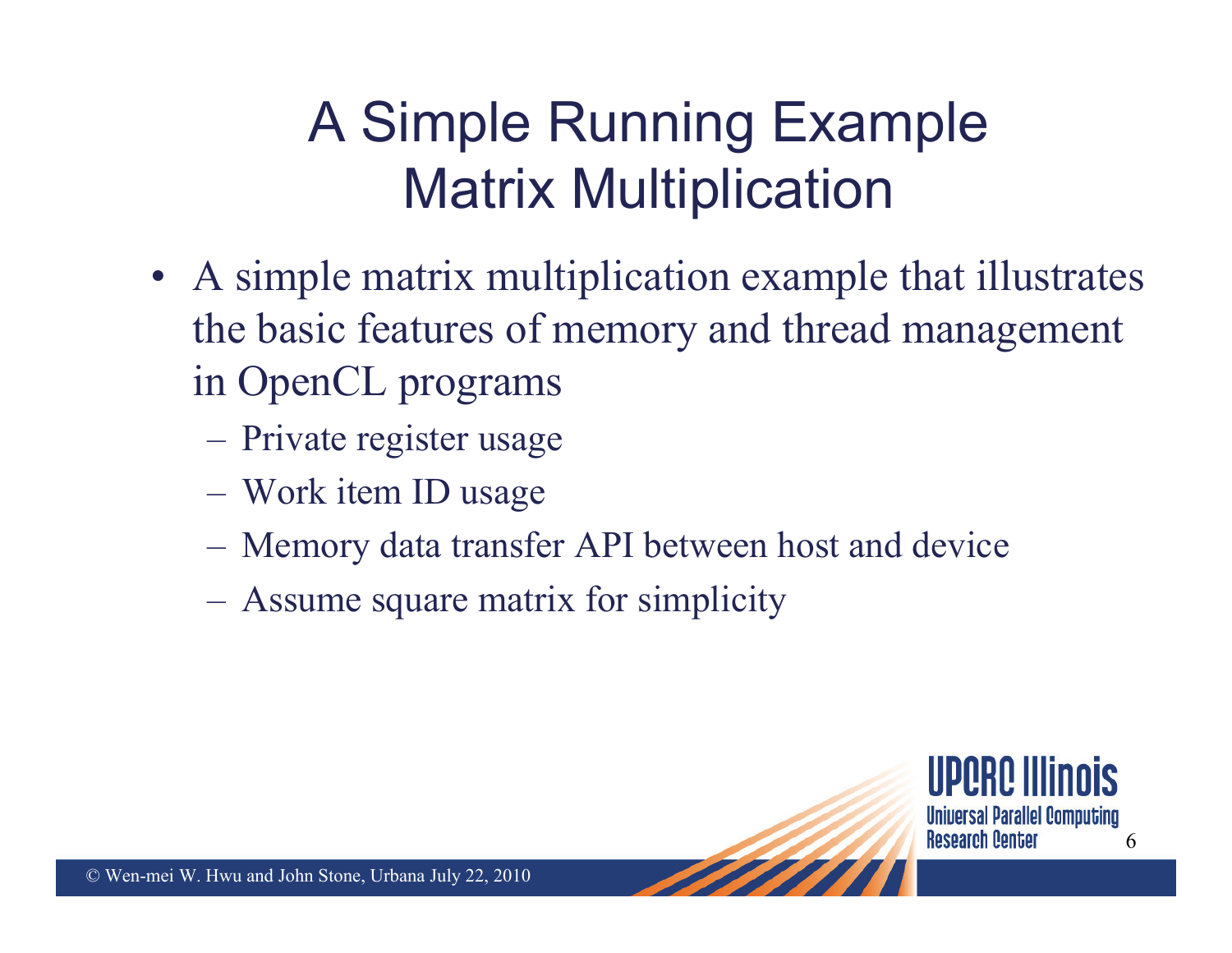# Programming Model: Square Matrix Multiplication Example

- • $P = M * N$  of size WIDTH x WIDTH
- •Without tiling:
	- $\mathcal{L}_{\mathcal{A}}$  , and the set of  $\mathcal{L}_{\mathcal{A}}$  One work item calculates one element of P
	- $\mathcal{L}_{\mathcal{A}}$  M and N are loaded WIDTH times from global memory **M**

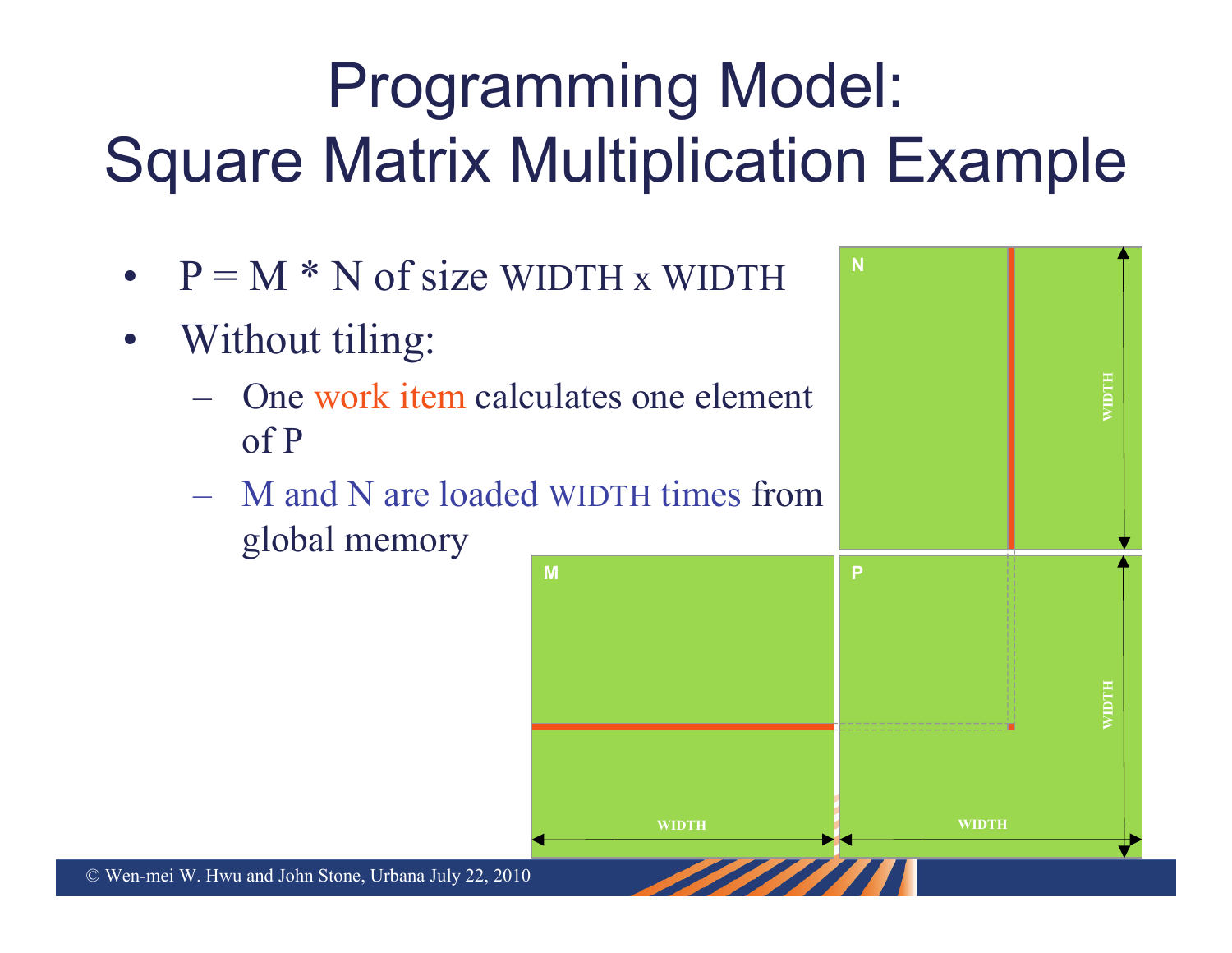# Memory Layout of a Matrix in C

|  | $\left. M_{0,0} \right  M_{0,1} \left  M_{0,2} \right  M_{0,3}$                                                         |  |
|--|-------------------------------------------------------------------------------------------------------------------------|--|
|  | $M_{1,0}$ $M_{1,1}$ $M_{1,2}$ $M_{1,3}$                                                                                 |  |
|  | $\overline{\mathrm{M}_{2,0}}$ $\overline{\mathrm{M}_{2,1}}$ $\overline{\mathrm{M}_{2,2}}$ $\overline{\mathrm{M}_{2,3}}$ |  |
|  | $\boxed{\rm{M}_{3,0}$ $\boxed{\rm{M}_{3,1}}$ $\boxed{\rm{M}_{3,2}}$ $\boxed{\rm{M}_{3,3}}$                              |  |



**UPORO Illinois Universal Parallel Computing Research Center** 8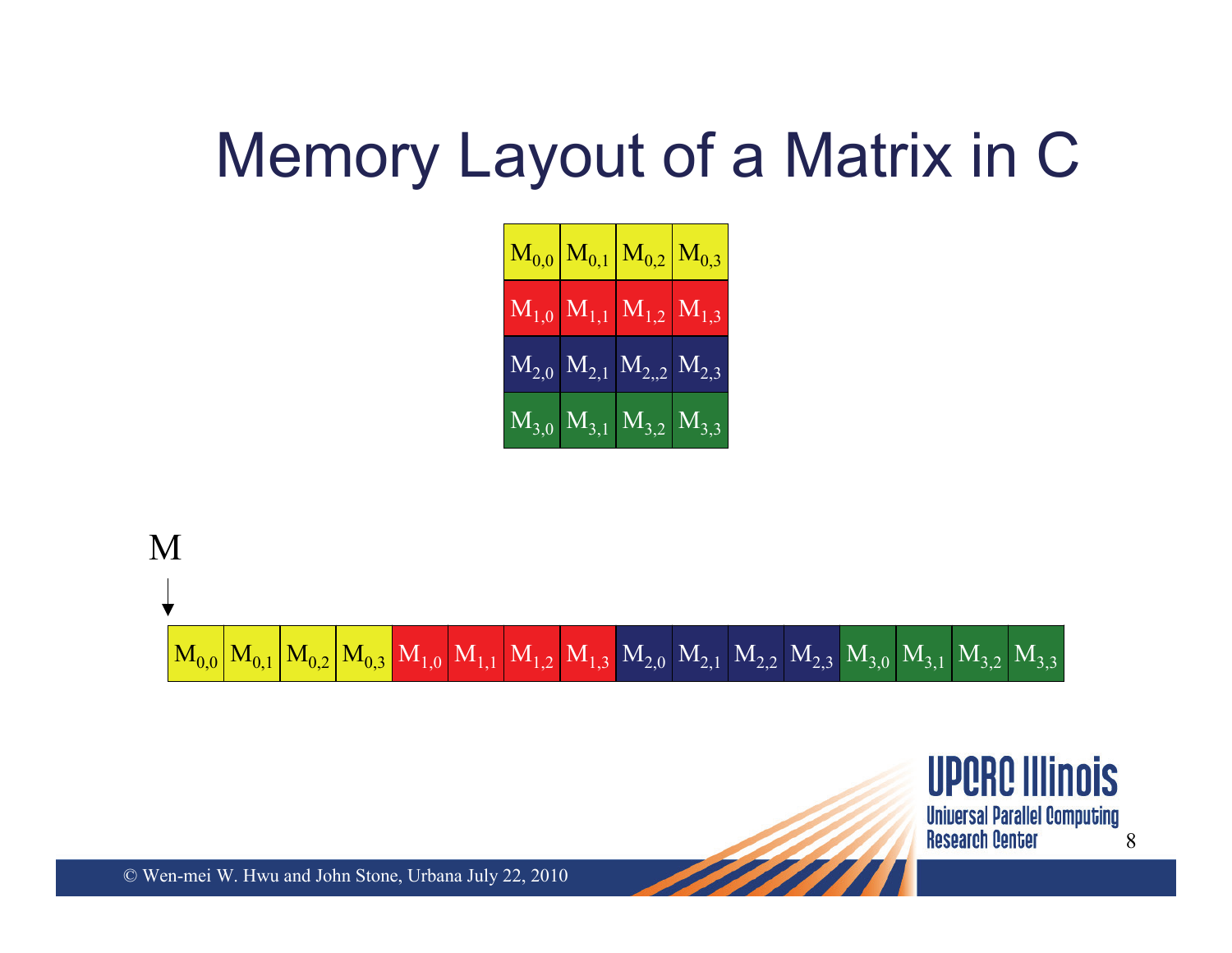### Step 1: Matrix Multiplication A Simple Host Version in C

```
© Wen-mei W. Hwu and John Stone, Urbana July 22, 2010 
                                                                                          \mathsf{I}MN
void MatrixMulOnHost(float* M, float* N, float* P, int Width) 
                                                                  PWIDTH WIDTH
                                                 WIDTH WIDTH
// Matrix multiplication on the (CPU) host
{<br>}
   for (int i = 0; i < Width; ++i)
      for (int j = 0; j < Width; ++j) {
         float sum = 0;
         for (int k = 0; k < Width; ++k) {
            float a = M[i * Width + k];float b = N[k * Width + j];sum += a * b;}
         P[i * Width + j] = sum;}
}
                                                ikkj
```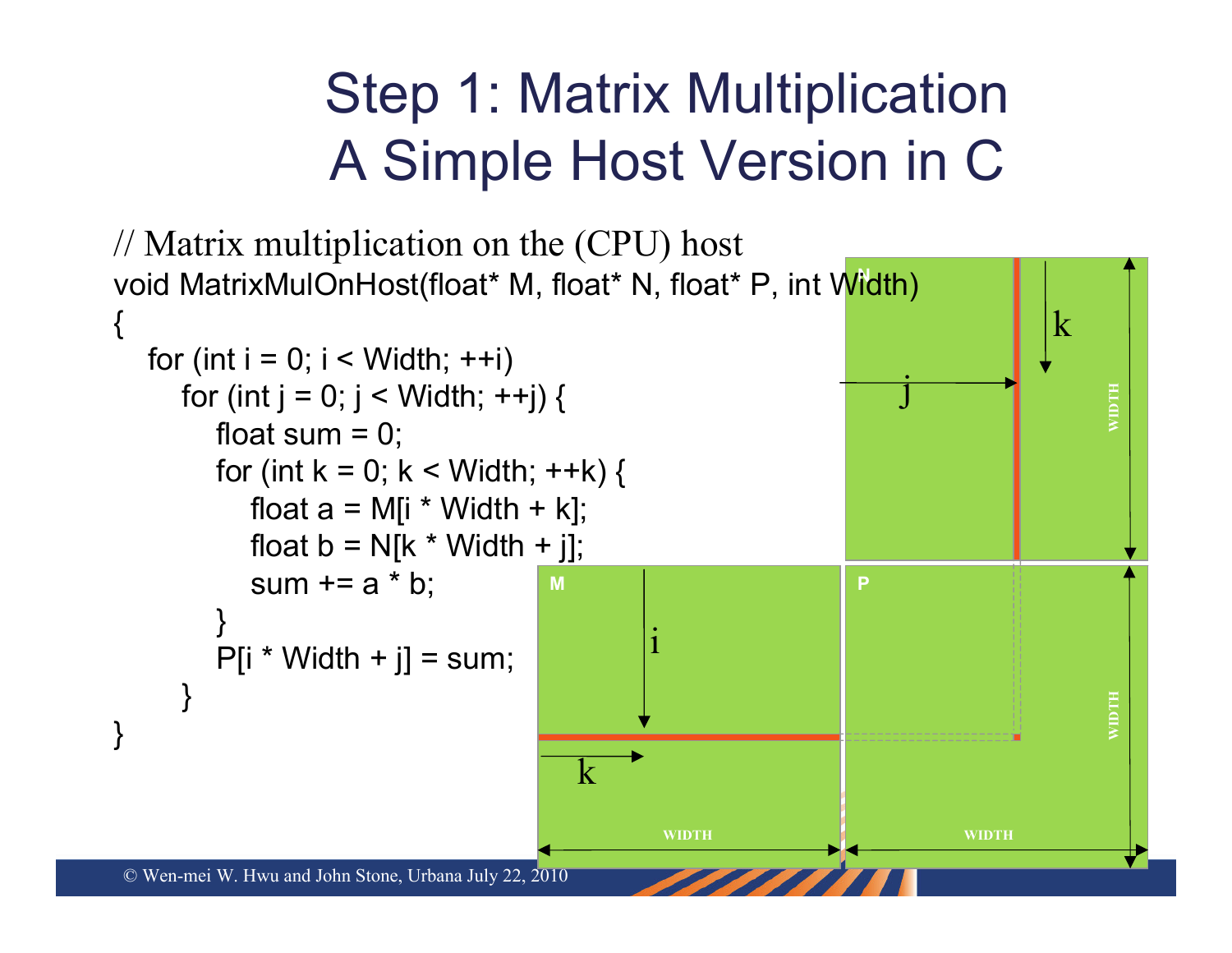### Step 2: Input Matrix Data Transfer (Host-side Code)

```
void MatrixMulOnDevice(float* M, float* N, float* P, int Width) 
{
  int size = Width * Width * sizeof(float);
  cl mem Md, Nd, Pd;
  Md=clCreateBuffer(clctxt, CL_MEM_READ_WRITE,
                    mem_size_M,_NULL, NULL);
  Nd=clCreateBuffer(clctxt, CL_MEM_READ_WRITE,
                    mem_size_N,_NULL, &ciErrNum);
```

```
clEnqueueWriteBuffer(clcmdque, Md, CL_FALSE, 0, mem_size_M,
                      (const void * ) M, 0, 0, NULL);
clEnqueueWriteBuffer(clcmdque, Nd, CL FALSE, 0, mem size N,
                      (const void *)N, 0, 0, NULL);
```
Pd=clCreateBuffer(clctxt, CL\_MEM\_READ\_WRITE, mem\_size\_P, NULL, NULL);

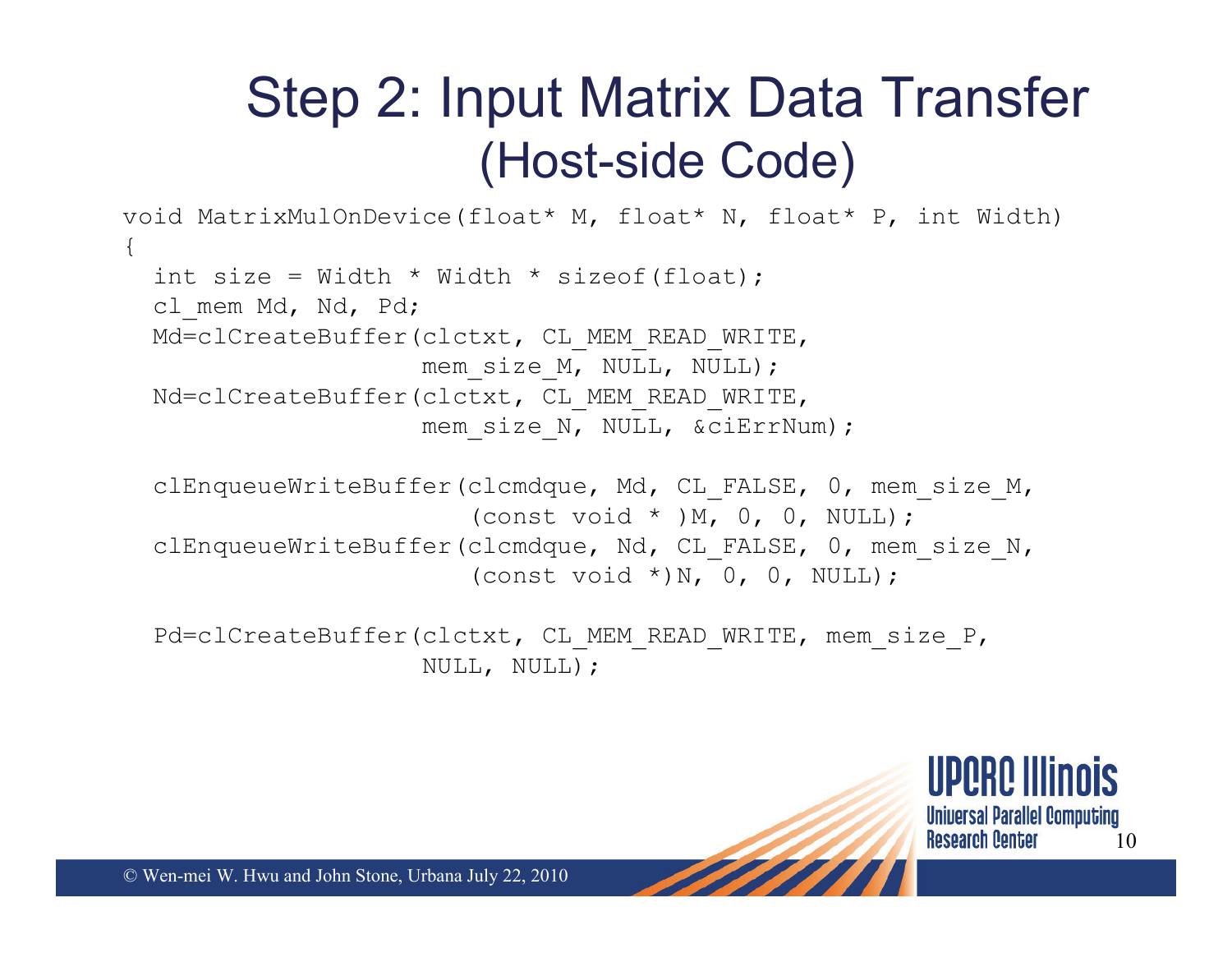### Step 3: Output Matrix Data Transfer (Host-side Code)

- 2. // Kernel invocation code to be shown later
- 3. // Read P from the deviceclEnqueueReadBuffer(clcmdque, Pd, CL\_FALSE, 0, mem size P, (void\*)P), 0, 0, &ReadDone);

#### // Free device matrices

clReleaseMemObject(Md);

clReleaseMemObject(Nd);

clReleaseMemObject(Pd);

**Universal Parallel Computing Research Center** 11

}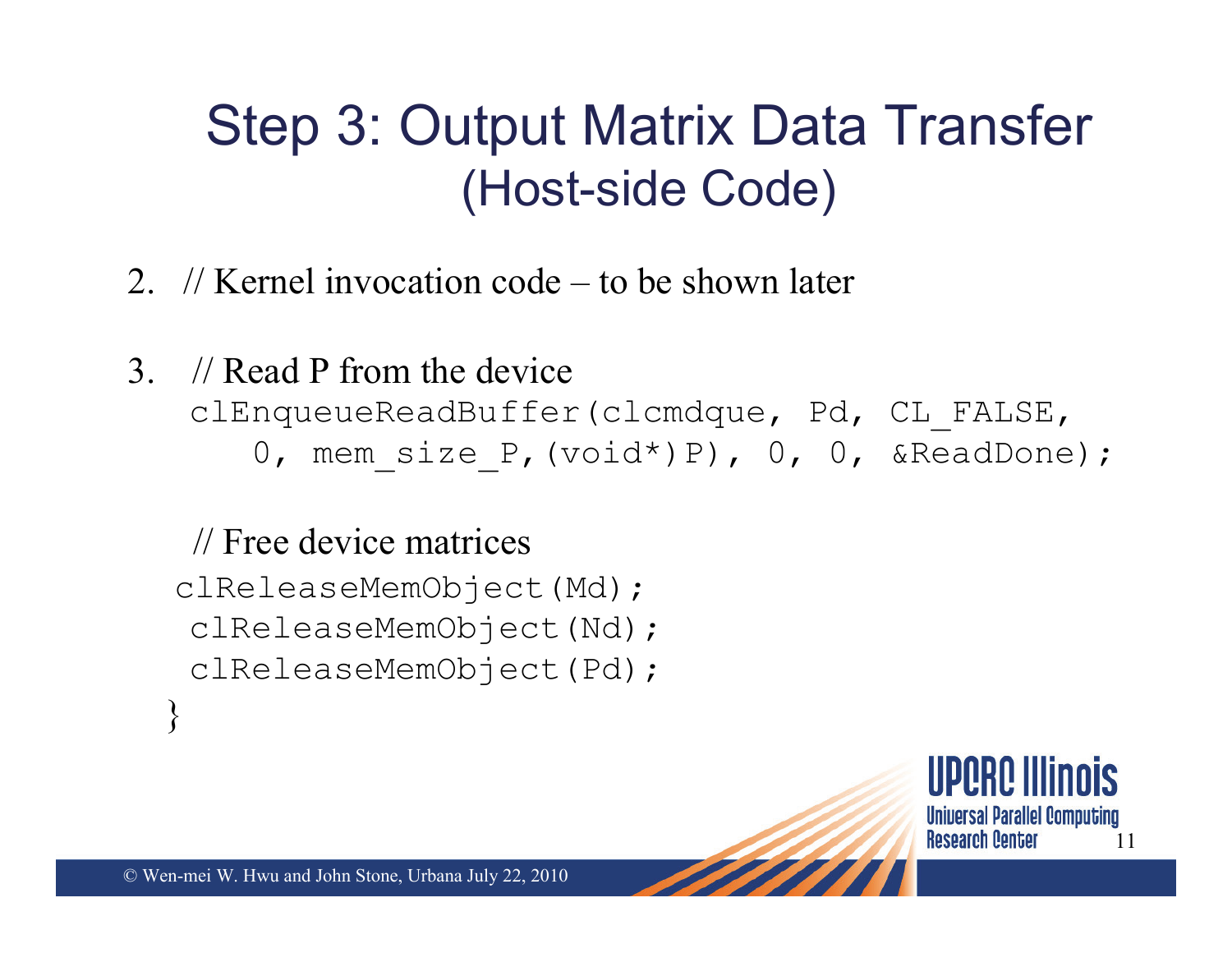# Matrix Multiplication Using Multiple Work Groups

- •Break-up Pd into tiles
- • Each work group calculates one tile
	- Each work item calculates one element

**1 0**

**TILE\_WIDTH-1**

Set work group size to tile size



12 © Wen-mei W. Hwu and John Stone, Urbana July 22, 2010

by  $\begin{array}{|c|c|} \hline \textbf{1} & \textbf{2} & \textbf{1} & \textbf{2} \\ \hline \end{array}$ 

**1**

**0**

**2**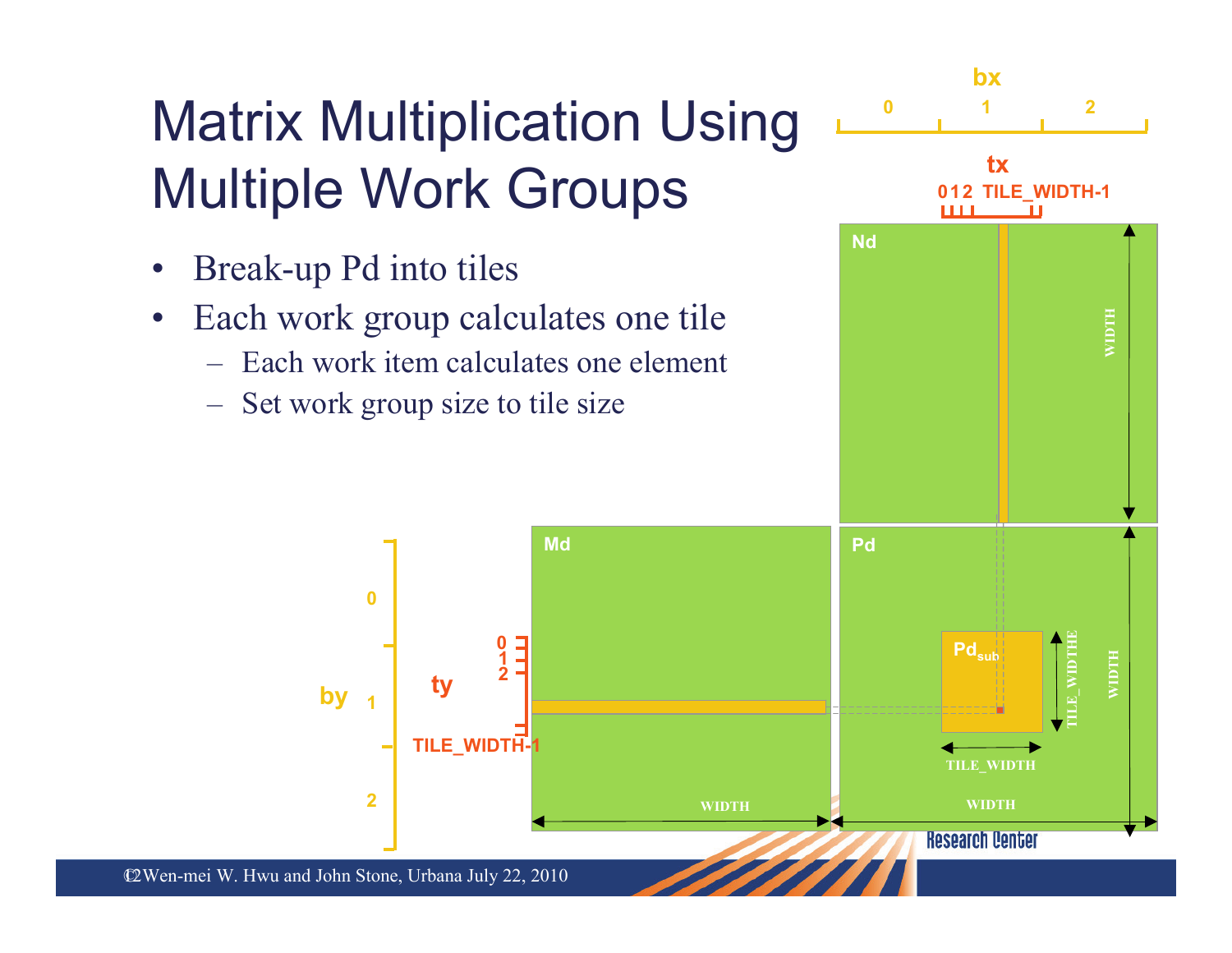# A Very Small Example



**UPORO Illinois Universal Parallel Computing Research Center**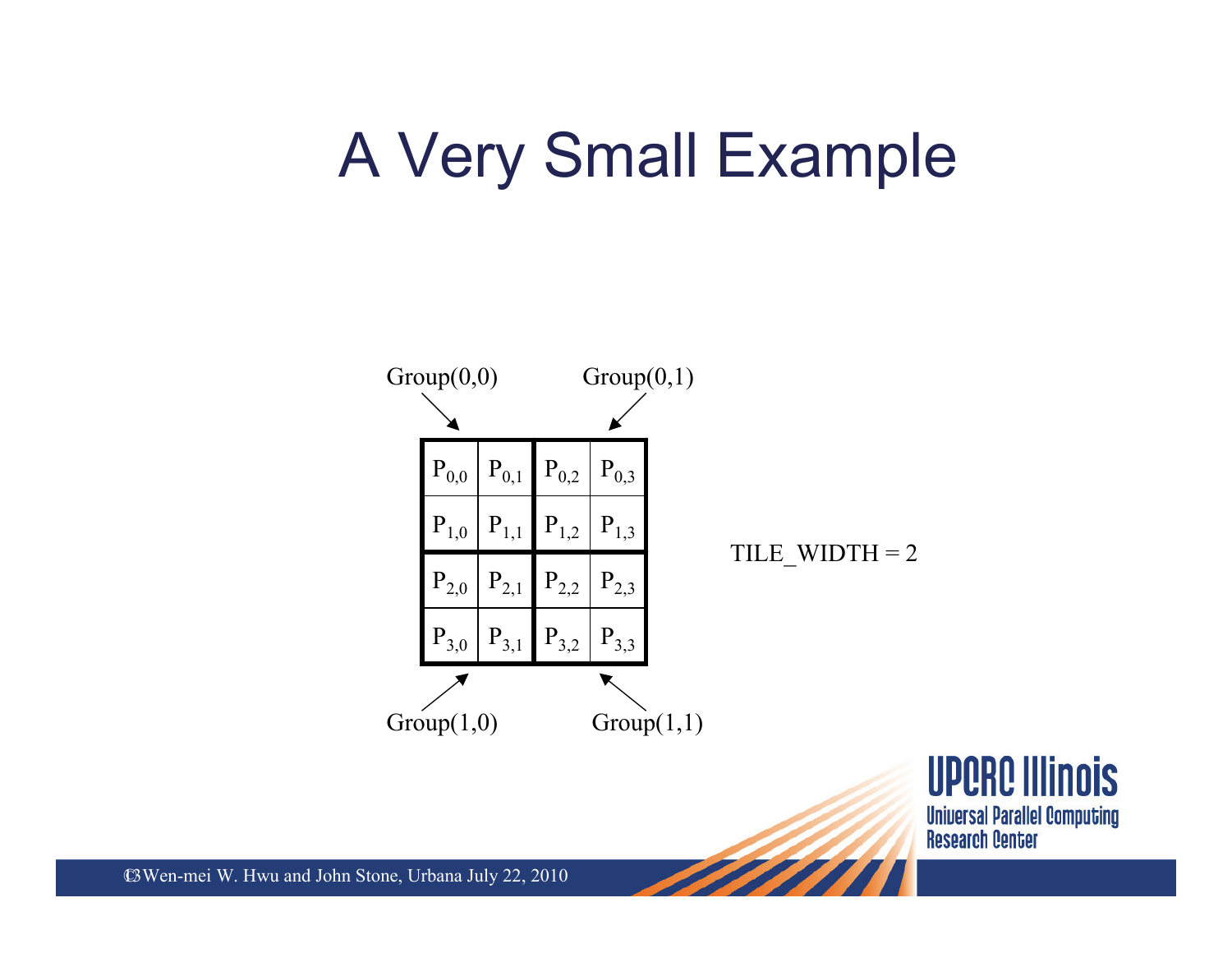# A Very Small Example: Multiplication



**UPORO Illinois Universal Parallel Computing Research Center**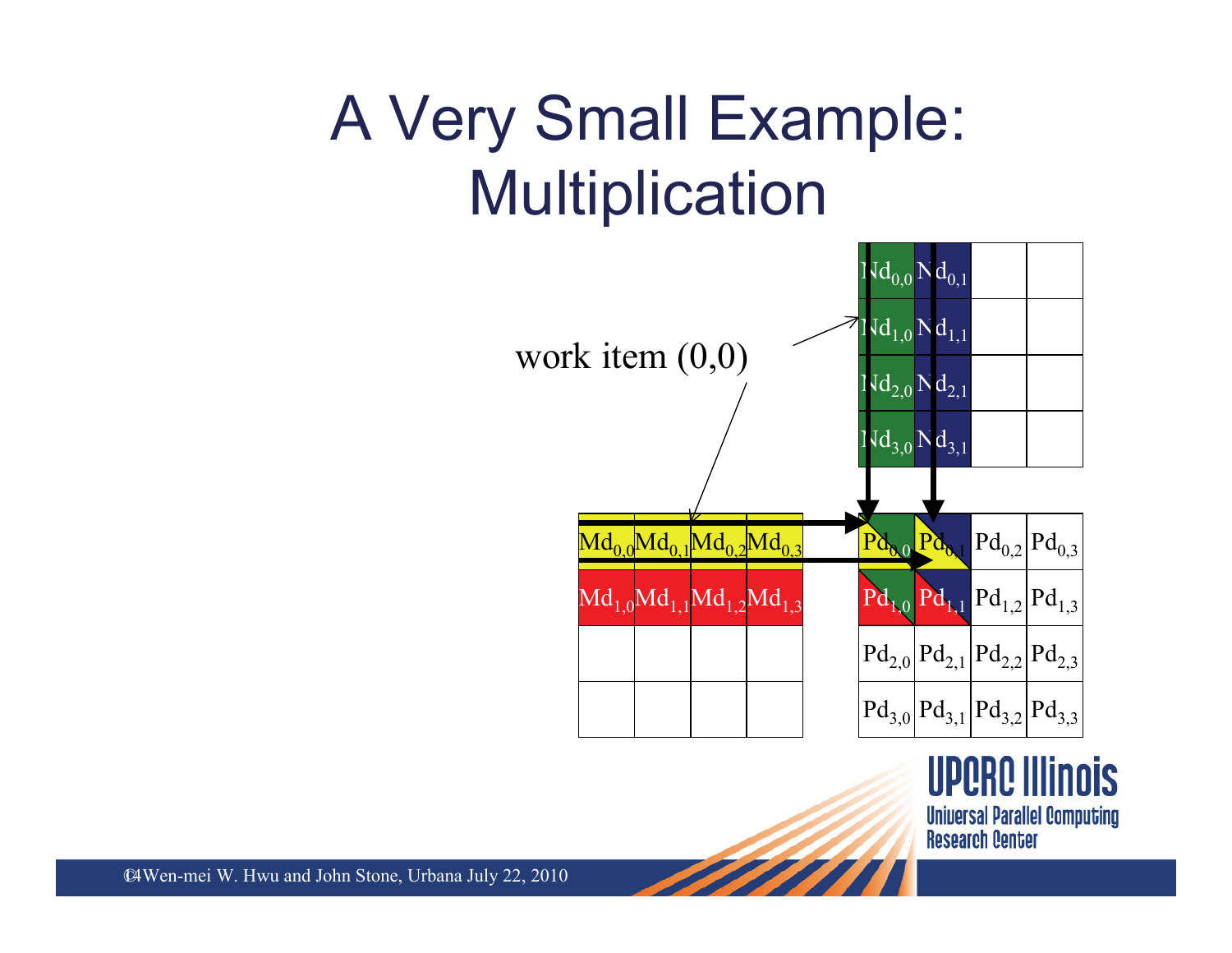# OpenCL Matrix Multiplication Kernel

```
kernel void MatrixMulKernel( global float* Md, global
   float* Nd, global float* \overline{Pd}, int Width)
\{// Calculate the row index of the Pd element and M
 int Row = get global id(1);// Calculate the column idenx of Pd and N
 int Col = get global id(0);
```

```
float Pvalue = 0:
// each thread computes one element of the block sub-matrix
for (int k = 0; k < Width; ++k)
 Pvalue += Md[Row*Width+k] * Nd[k*Width+Col];
```

```
Pd[Row*Width+Col] = Pvalue;
```


© Wen-mei W. Hwu and John Stone, Urbana July

}

22, 2010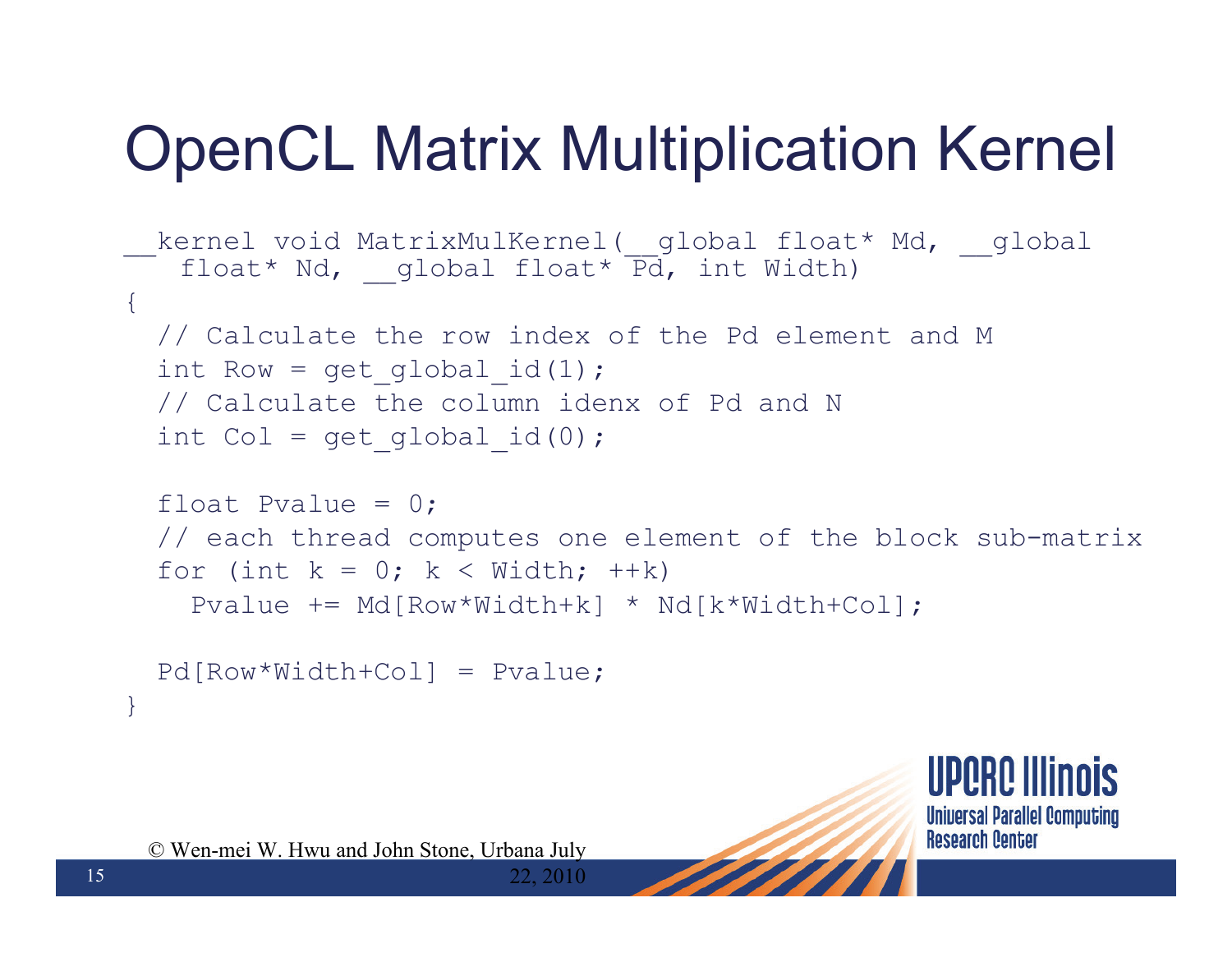## Revised Step 5: Kernel Invocation (Host-side Code)

```
// Setup the execution configuration
size t cl DimBlock[2], cl DimGrid[2];
cl DimBlock[0] = TILE WIDTH;cl DimBlock[1] = TILE WIDTH;
cl DimGrid[0] = Width;
cl DimGrid[1] = Width;
clSetKernelArg(clkern, 0, sizeof (cl_mem), (void*)(&deviceP));
clSetKernelArg(clkern, 1, sizeof (cl_mem), (void*)(&deviceM));
clSetKernelArg(clkern, 2, sizeof (cl_mem), (void*)(&deviceN));
clSetKernelArg(clkern, 3, sizeof (int), (void *)(&Width));
```
// Launch the device kernel clEnqueueNDRangeKernel(clcmdque, clkern, 2, NULL, cl\_DimGrid, cl\_DimBlock, 0, NULL,

22, 2010

&DeviceDone);

**UPPRP Illinois Universal Parallel Computing Research Center**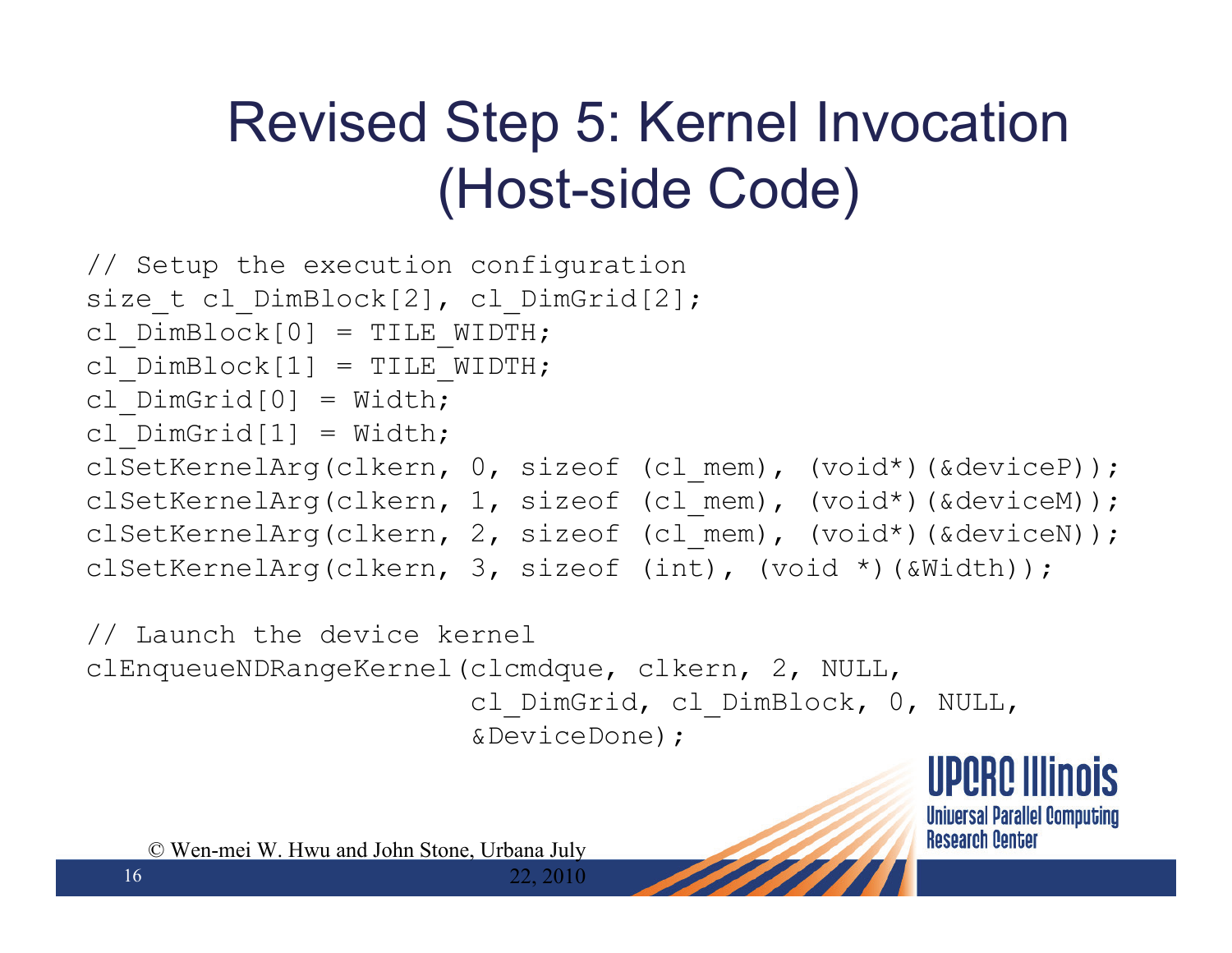### A Real Application Example

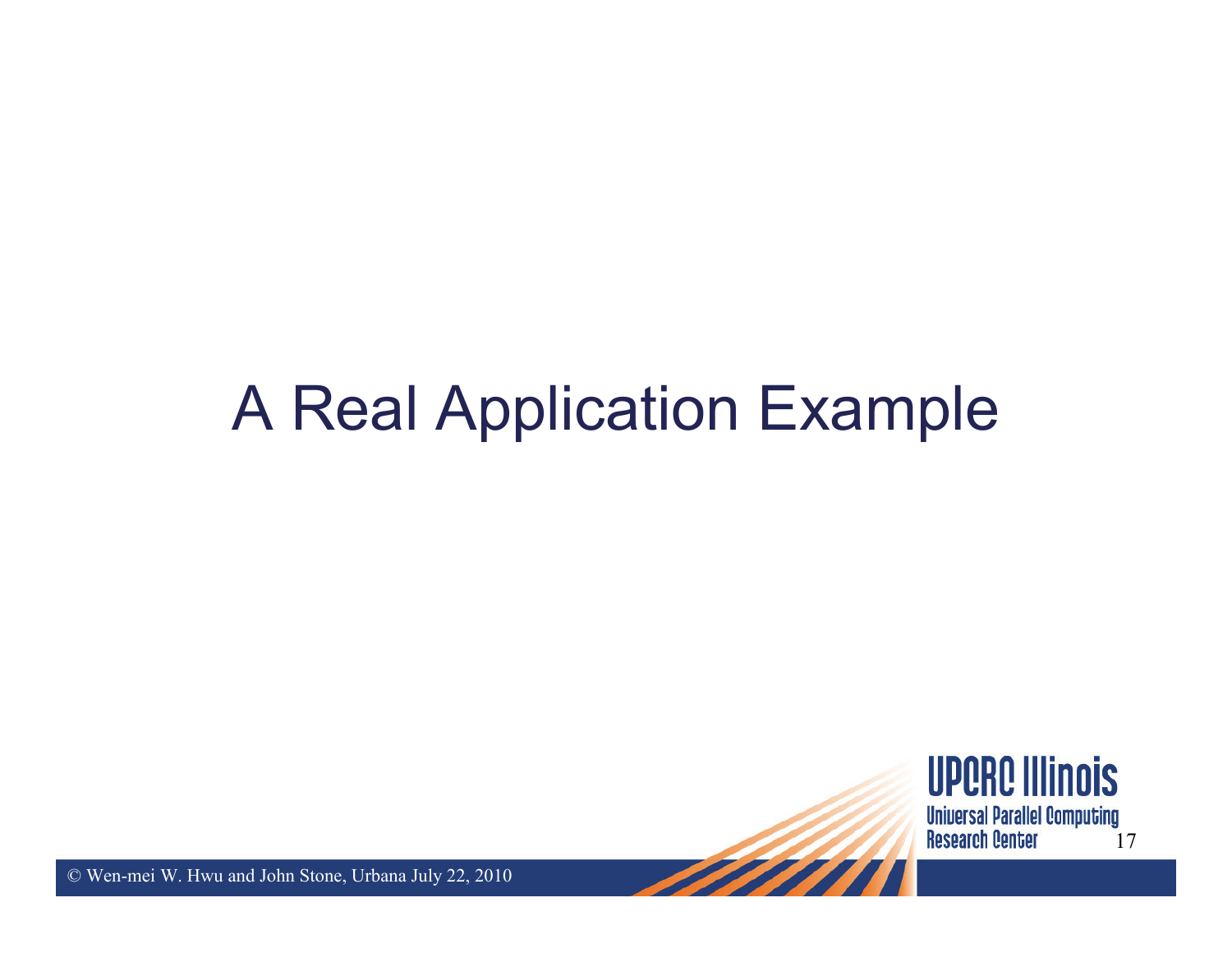# Electrostatic Potential Maps

• Electrostatic potentials evaluated on 3-D lattice:

$$
V_i = \sum_j \frac{q_j}{4\pi\epsilon_0 |\mathbf{r}_j - \mathbf{r}_i|}
$$

- Applications include:
	- Ion placement for structure building
	- $\mathcal{L}_{\mathcal{A}}$  Time-averaged potentials for simulation
	- $\mathcal{L}_{\mathcal{A}}$  , and the set of  $\mathcal{L}_{\mathcal{A}}$ Visualization and analysis



Isoleucine tRNA synthetase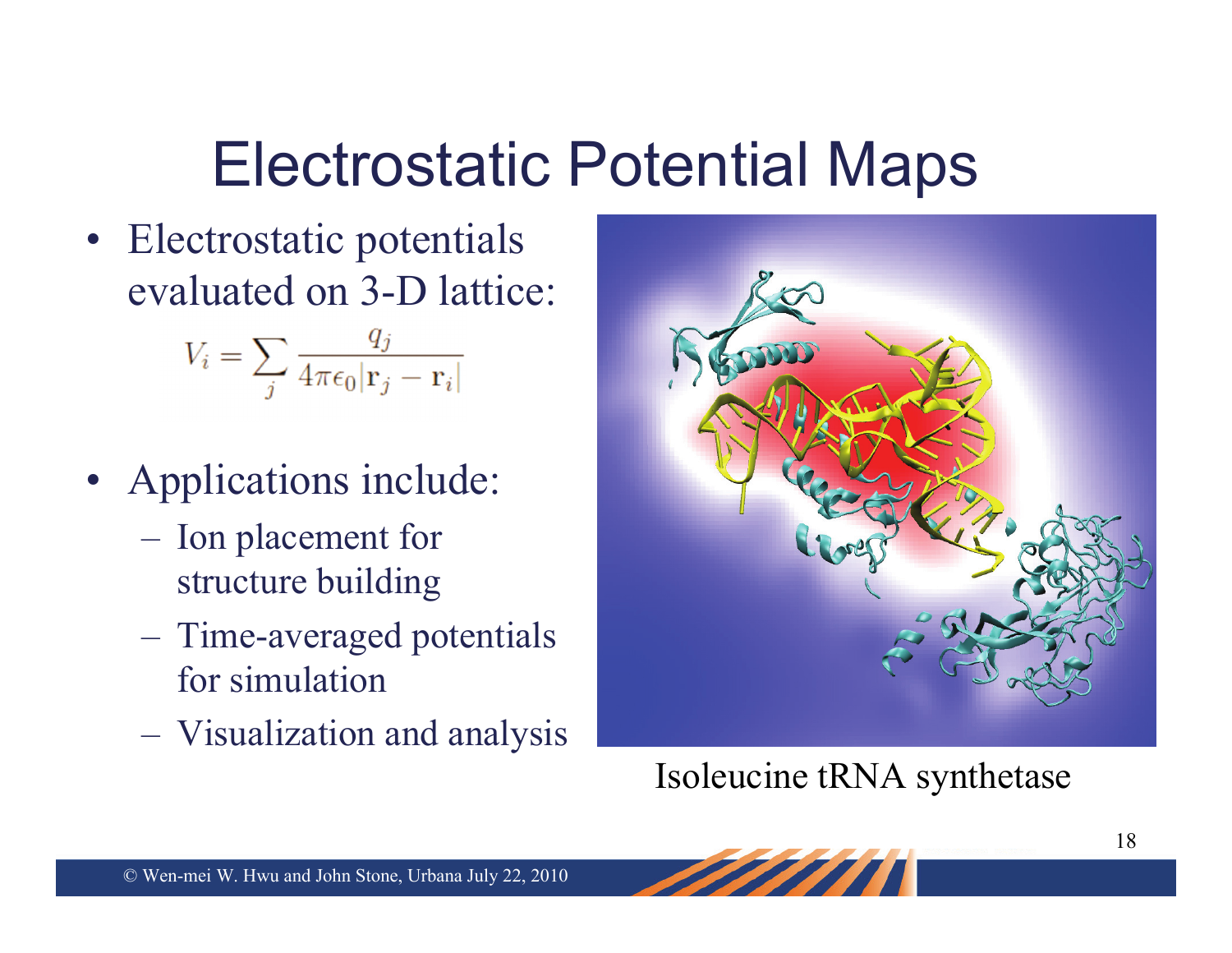# Direct Coulomb Summation

• Each lattice point accumulates electrostatic potential contribution from all atoms: potential[j]  $+=$  charge[i] / r<sub>ij</sub>

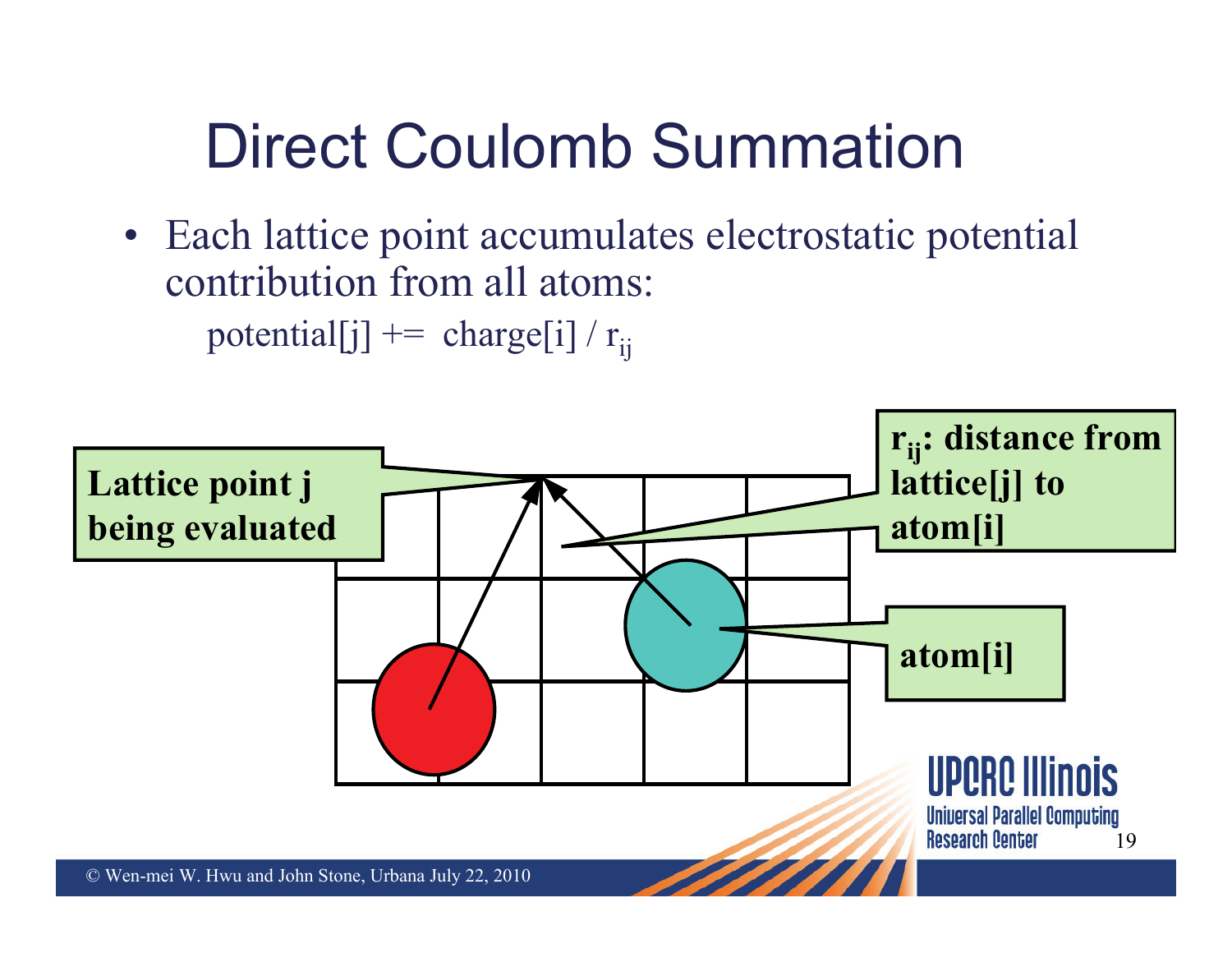# Data Parallel Direct Coulomb Summation Algorithm

- Work is decomposed into tens of thousands of independent calculations
	- $\mathcal{L}_{\mathcal{A}}$  , and the set of  $\mathcal{L}_{\mathcal{A}}$  multiplexed onto all of the processing units on the target device (hundreds in the case of modern GPUs)
- Single-precision FP arithmetic is adequate for intended application
- Numerical accuracy can be improved by compensated summation, spatially ordered summation groupings, or accumulation of potential in double-precision
- Starting point for more sophisticated linear-time algorithms like multilevel summation

Universal Parallel Computing **Research Center** 20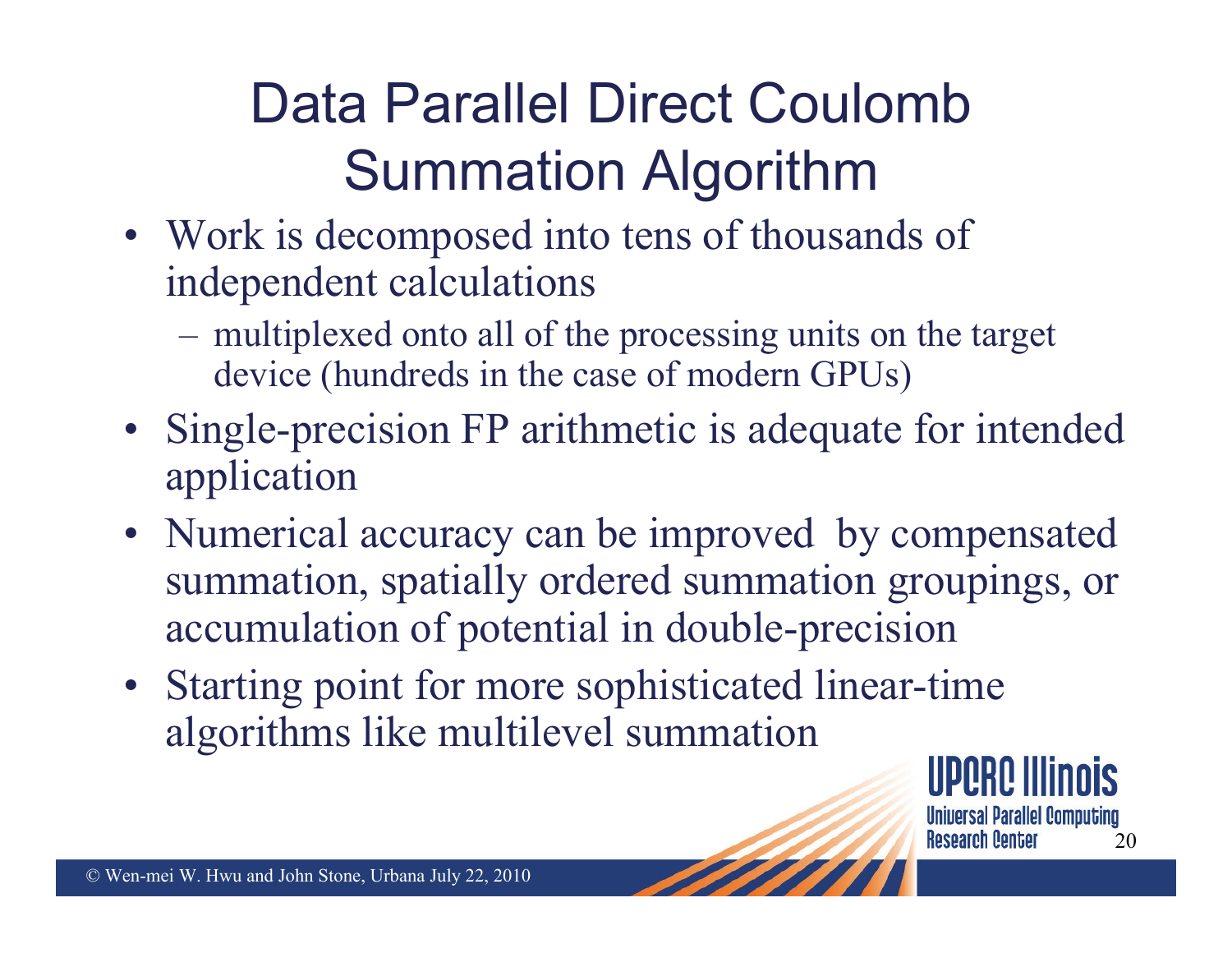### DCS Data Parallel Decomposition

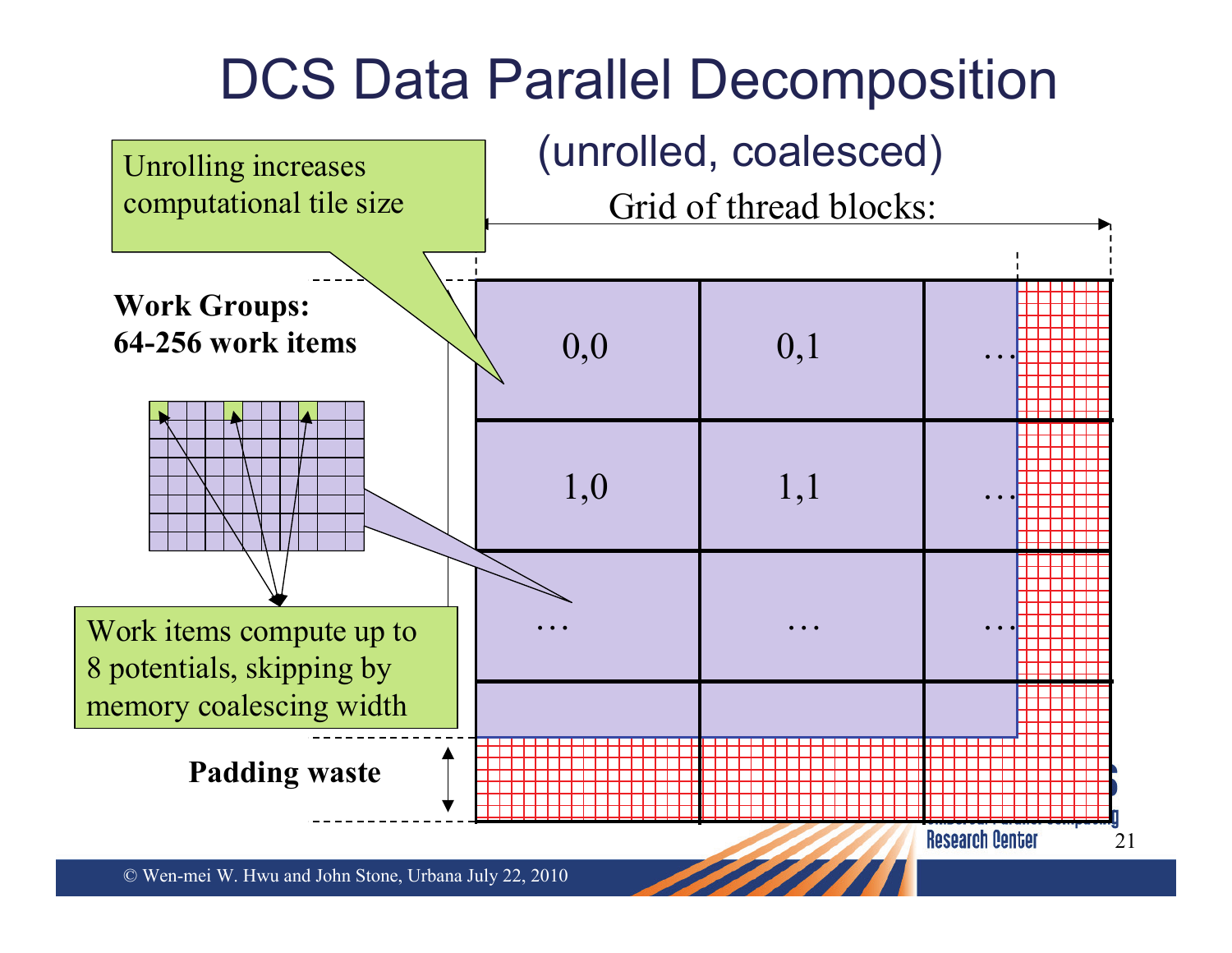### Direct Coulomb Summation in OpenCL

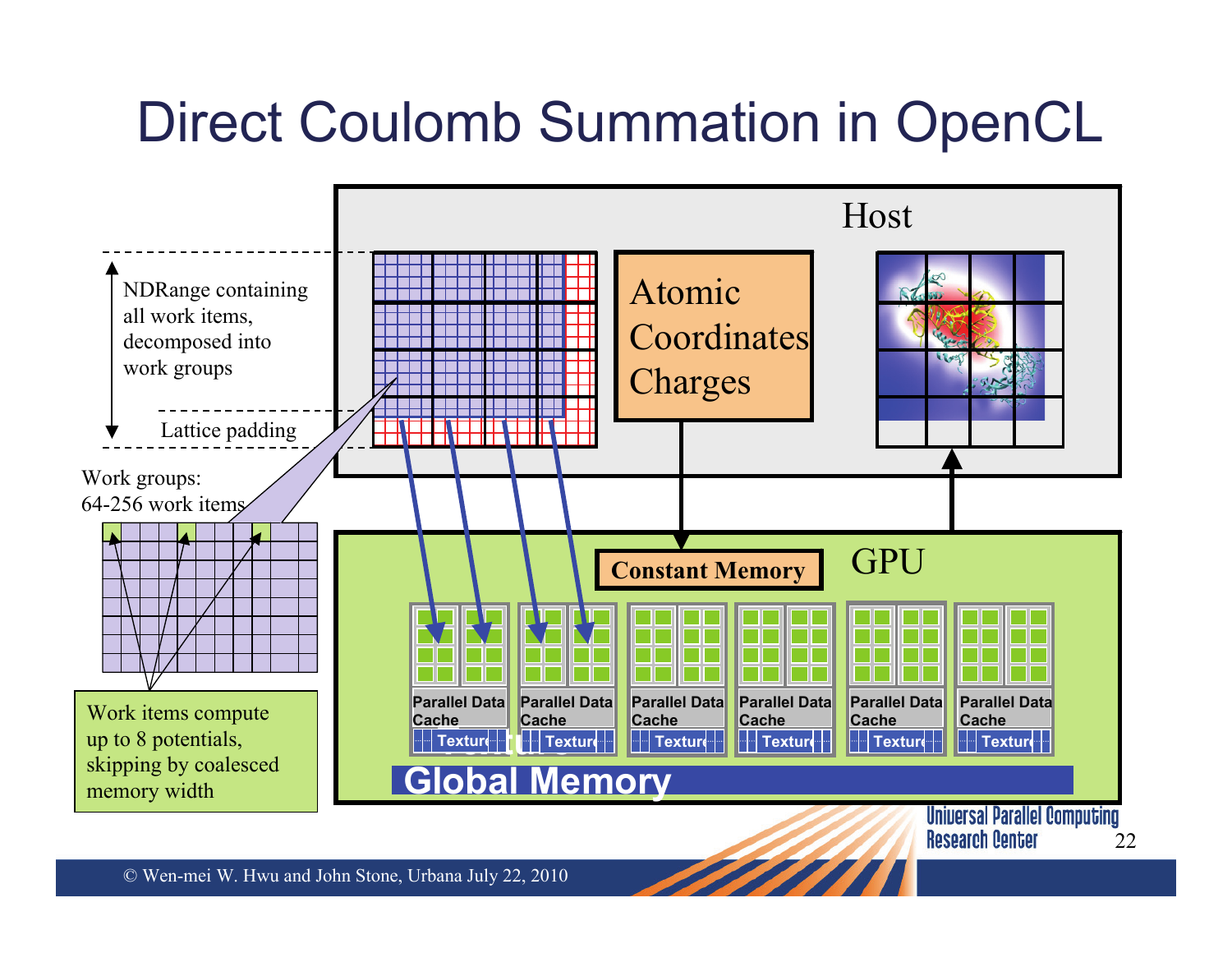## Direct Coulomb Summation Kernel Setup

#### OpenCL:

 $k$ ernel void clenergy(...) { unsigned int xindex =  $(\text{get global id}(0)$ get local  $id(0)$ ) \* UNROLLX + get\_local\_id(0); unsigned int yindex = get\_global\_id(1); unsigned int outaddr = get\_global\_size(0) \* UNROLLX \* yindex <sup>+</sup> xindex;

### CUDA:

global void cuenergy  $(...)$  { unsigned int xindex <sup>=</sup> blockIdx.x \* blockDim.x \* UNROLLX +threadIdx.x; unsigned int yindex = blockIdx. $y^*$ blockDim.y + threadIdx.y; unsigned int outaddr =  $gridDim.x$  \* blockDim.x \* UNROLLX \*yindex <sup>+</sup> xindex;

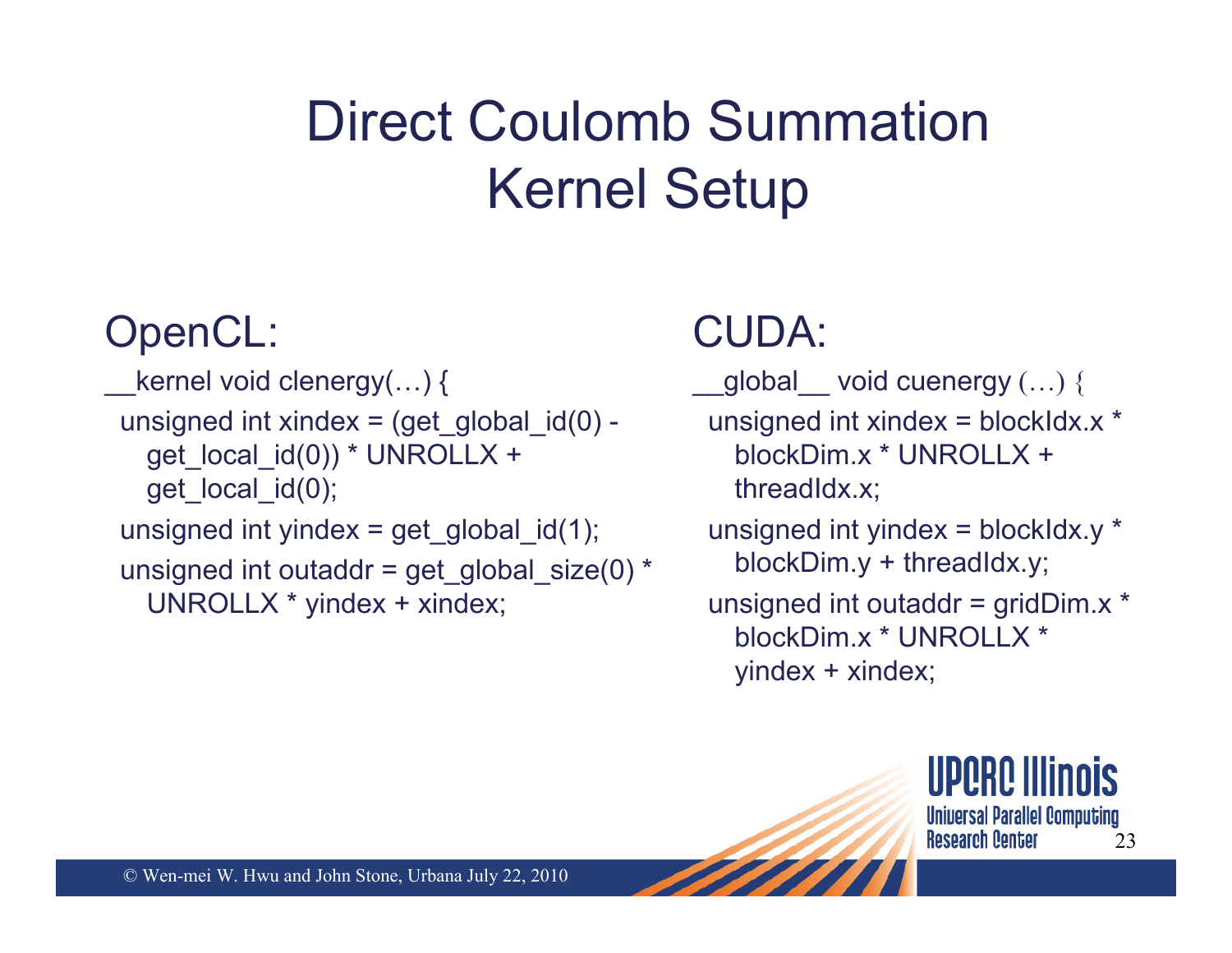### DCS Inner Loop (CUDA)

...for (atomid=0; atomid<numatoms; atomid++) { float  $dy =$  coory - atominfo[atomid].y; float  $dyz^2 = (dy * dy) + atominfo[atomid].z;$ float  $dx1 = \text{coor}x - \text{atomic}$  atominfold  $x$ ; float  $dx2 = dx1 + \text{gridspaceing}$  coalesce; float  $dx3 = dx2 + \text{gridspaceing}$  coalesce; float  $dx$ 4 =  $dx$ 3 + gridspacing coalesce; float charge = atominfo[atomid].w; energyvalx1 += charge \* rsqrtf(dx1\*dx1 + dyz2); energyvalx2 += charge \* rsqrtf( $dx2 * dx2 + dyz2$ ); energyvalx3  $+=$  charge  $*$  rsqrtf(dx3 $*$ dx3  $+$  dyz2); energyvalx4  $+=$  charge  $*$  rsqrtf(dx4 $*$ dx4  $+$  dyz2); }

> **Universal Parallel Computing Research Center** 24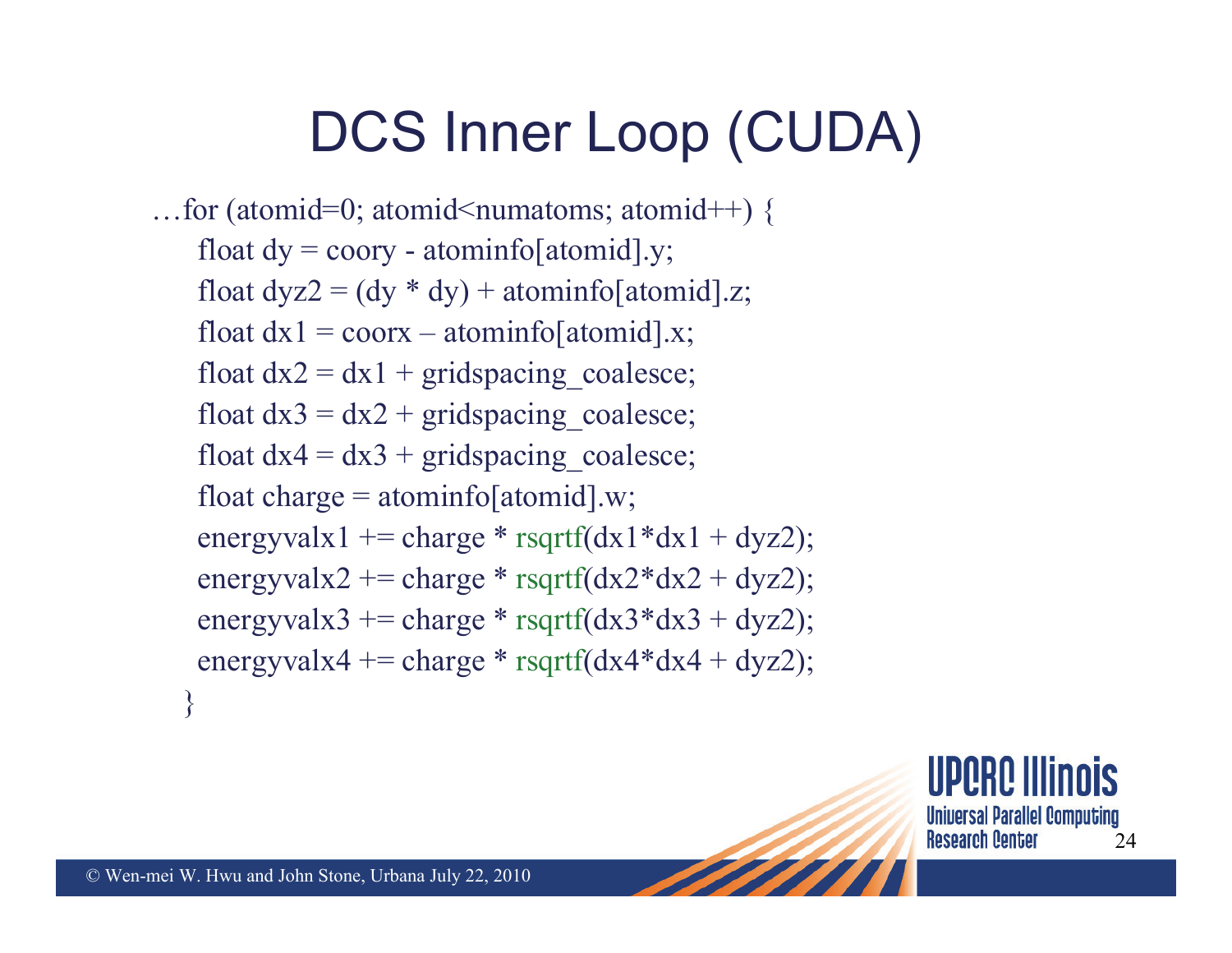## DCS Inner Loop (OpenCL on NVIDIA GPU)

...for (atomid=0; atomid<numatoms; atomid++) { float  $dy =$  coory - atominfo[atomid].y; float  $dyz^2 = (dy * dy) + atominfo[atomid].z;$ float  $dx1 = \text{coor}x - \text{atomic}$  atominfo [atomid].x; float  $dx2 = dx1 + \text{gridspaceing}$  coalesce; float  $dx3 = dx2 + \text{gridspaceing}$  coalesce; float  $dx$ 4 =  $dx$ 3 + gridspacing coalesce; float charge = atominfo[atomid].w; energyvalx1 += charge \* native rsqrt(dx1\*dx1 + dyz2); energyvalx2 += charge \* native rsqrt(dx2\*dx2 + dyz2); energyvalx3 += charge \* native rsqrt(dx3\*dx3 + dyz2); energyvalx4 += charge \* native\_rsqrt(dx4\*dx4 + dyz2); }

> Universal Parallel Computing **Research Center** 25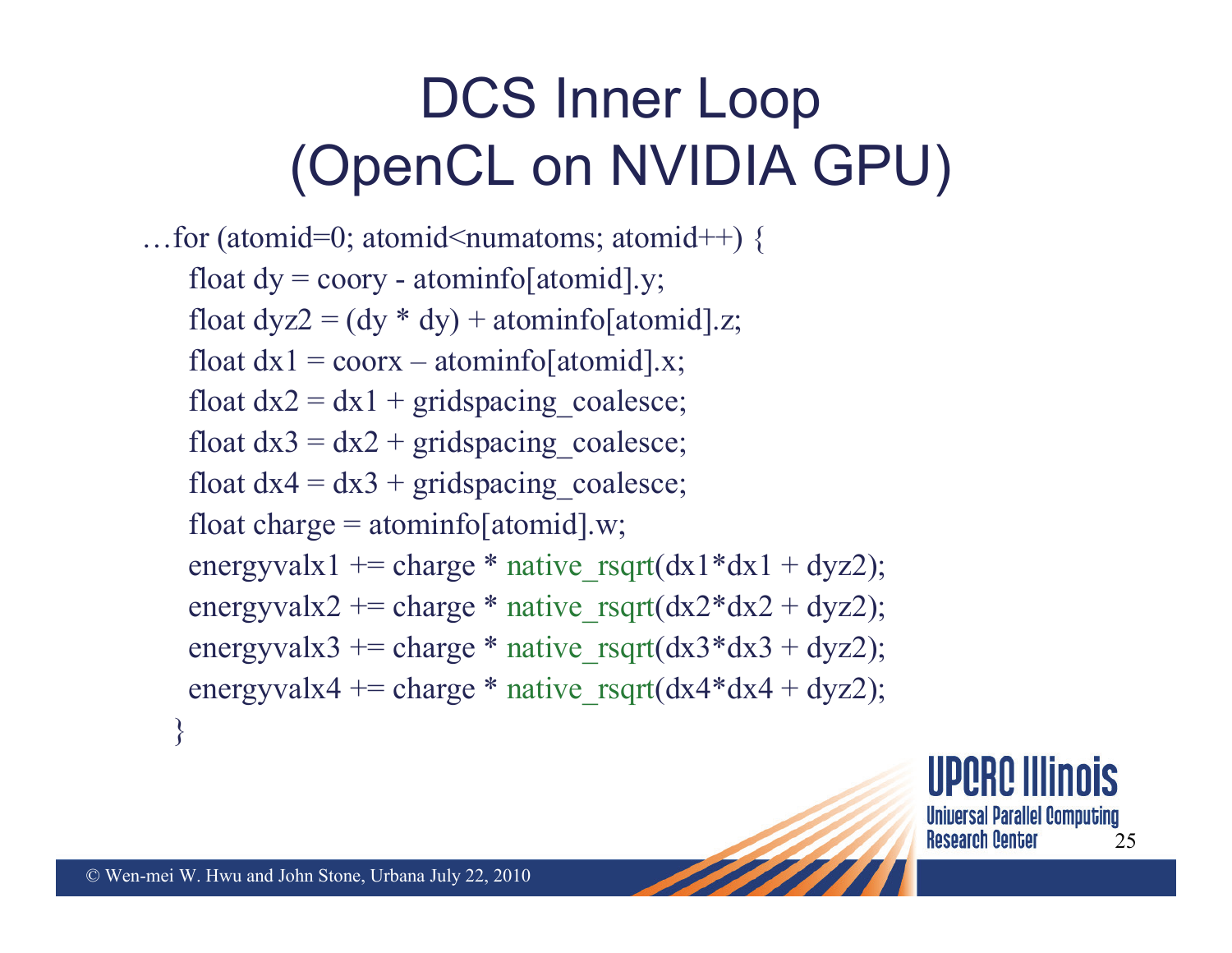### DCS Inner Loop (OpenCL on AMD CPU)

float4 gridspacing  $u4 = \{ 0.f, 1.f, 2.f, 3.f \};$ gridspacing  $u^4$  \*= gridspacing coalesce; float4 energyvalx=0.0f;

for (atomid=0; atomid $\leq$ numatoms; atomid $++$ ) { float  $dy =$  coory - atominfo[atomid].y; float  $dyz^2 = (dy * dy) + atominfo[atomid].z;$ float4  $dx =$  gridspacing  $u4 + (coorx - atominfo[atomid].x);$ float charge = atominfo[atomid].w; energyvalx1 += charge  $*$  native rsqrt(dx1 $*dx1 + dyz2$ ); } **Universal Parallel Computing** 

26

**Research Center** 

…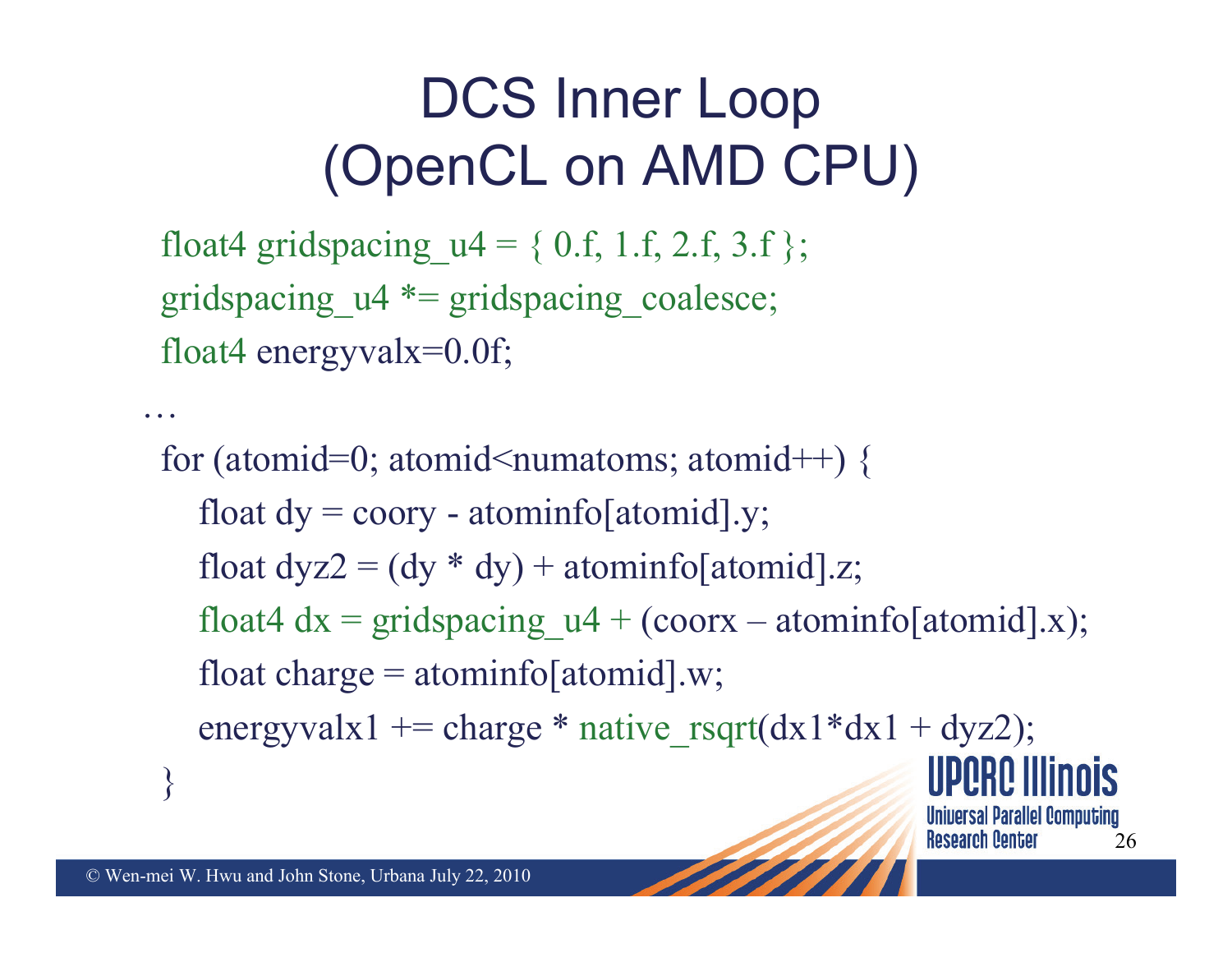# Wait a Second, Why Two Different OpenCL Kernels???

- Existing OpenCL implementations don't necessarily autovectorize your code for the native hardware's SIMD vector width
- Although you can run the same code on very different devices and get the correct answer, performance will vary wildly…
- In many cases, getting peak performance on multiple device types or hardware from different vendors will presently require multiple OpenCL kernels

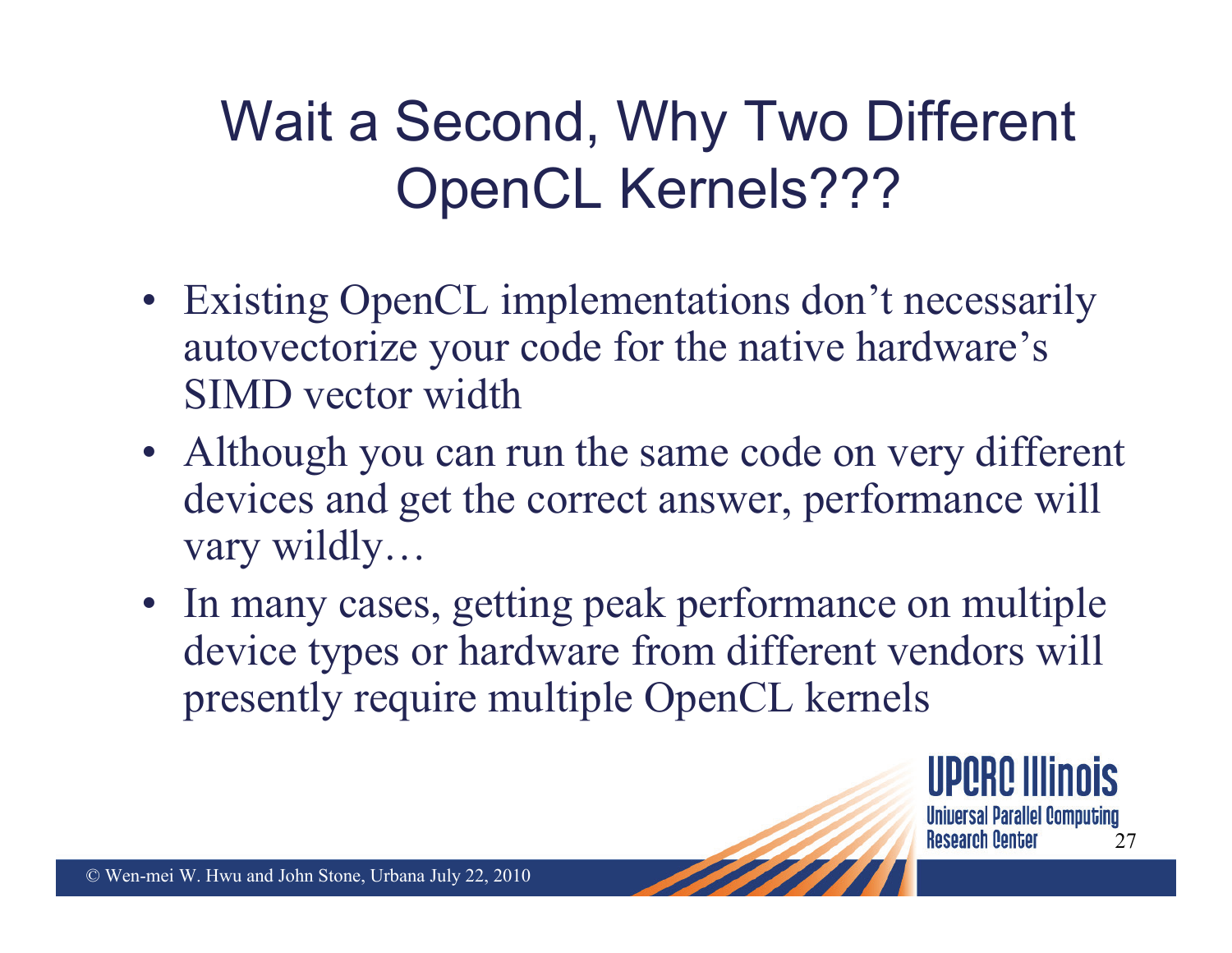# OpenCL Host Code

- Roughly analogous to CUDA driver API:
	- Memory allocations, memory copies, etc
	- $\mathcal{L}_{\mathcal{A}}$  Create and manage device context(s) and associate work queue(s), etc…
	- OpenCL uses reference counting on all objects
- OpenCL programs are normally compiled entirely at runtime, which must be managed by host code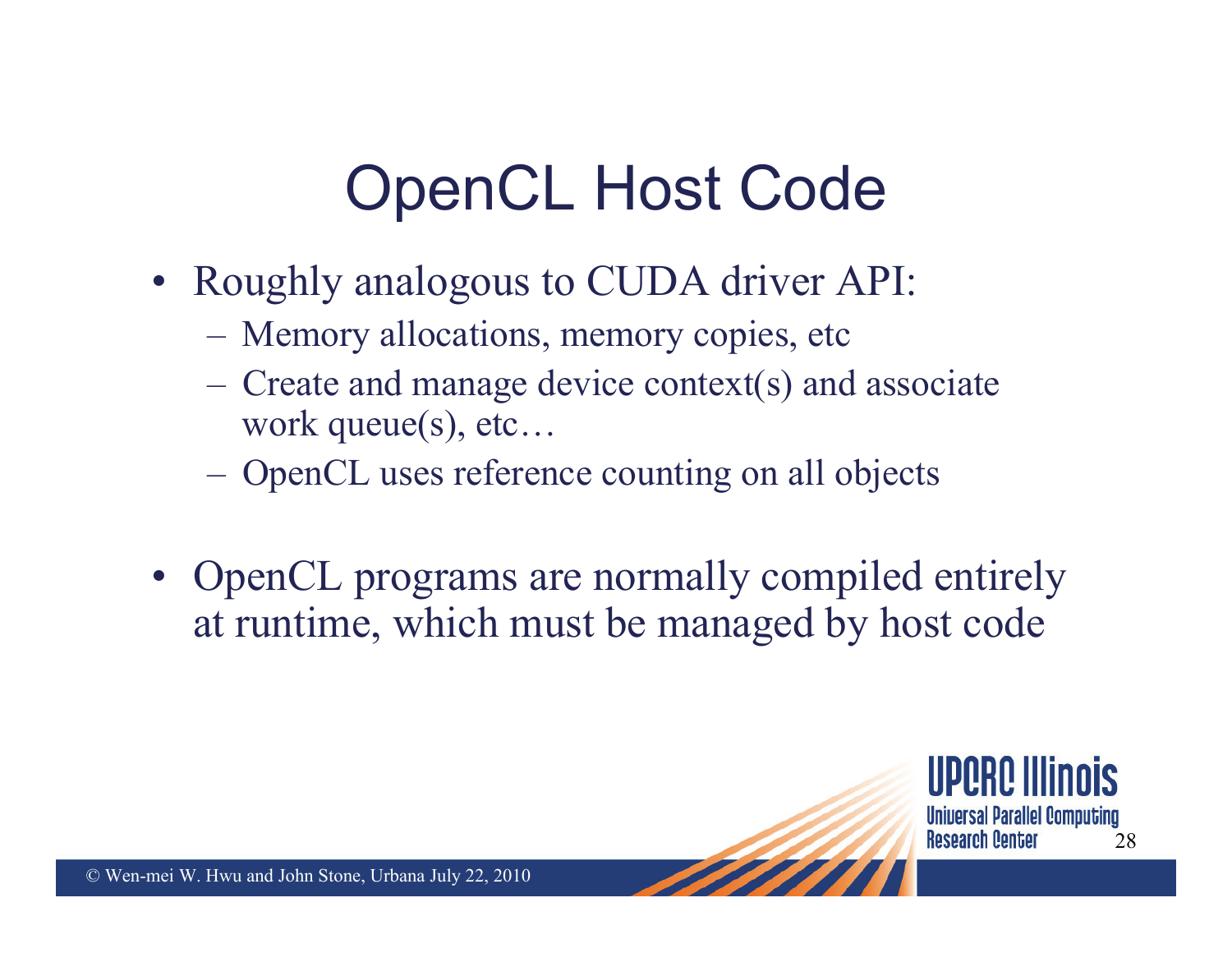# OpenCL Context Setup Code (simple)

cl int clerr = CL SUCCESS;

cl\_context clctx <sup>=</sup> clCreateContextFromType(0, CL\_DEVICE\_TYPE\_ALL, NULL, NULL, &clerr);

size t parmsz; clerr <sup>=</sup> clGetContextInfo(clctx, CL\_CONTEXT\_DEVICES, 0, NULL, &parmsz);

cl device  $id^*$  cldevs = (cl device  $id^*$ ) malloc(parmsz); clerr <sup>=</sup> clGetContextInfo(clctx, CL\_CONTEXT\_DEVICES, parmsz, cldevs, NULL);

cl\_command\_queue clcmdq <sup>=</sup> clCreateCommandQueue(clctx, cldevs[0], 0, &clerr);

> **Universal Parallel Computing Research Center** 29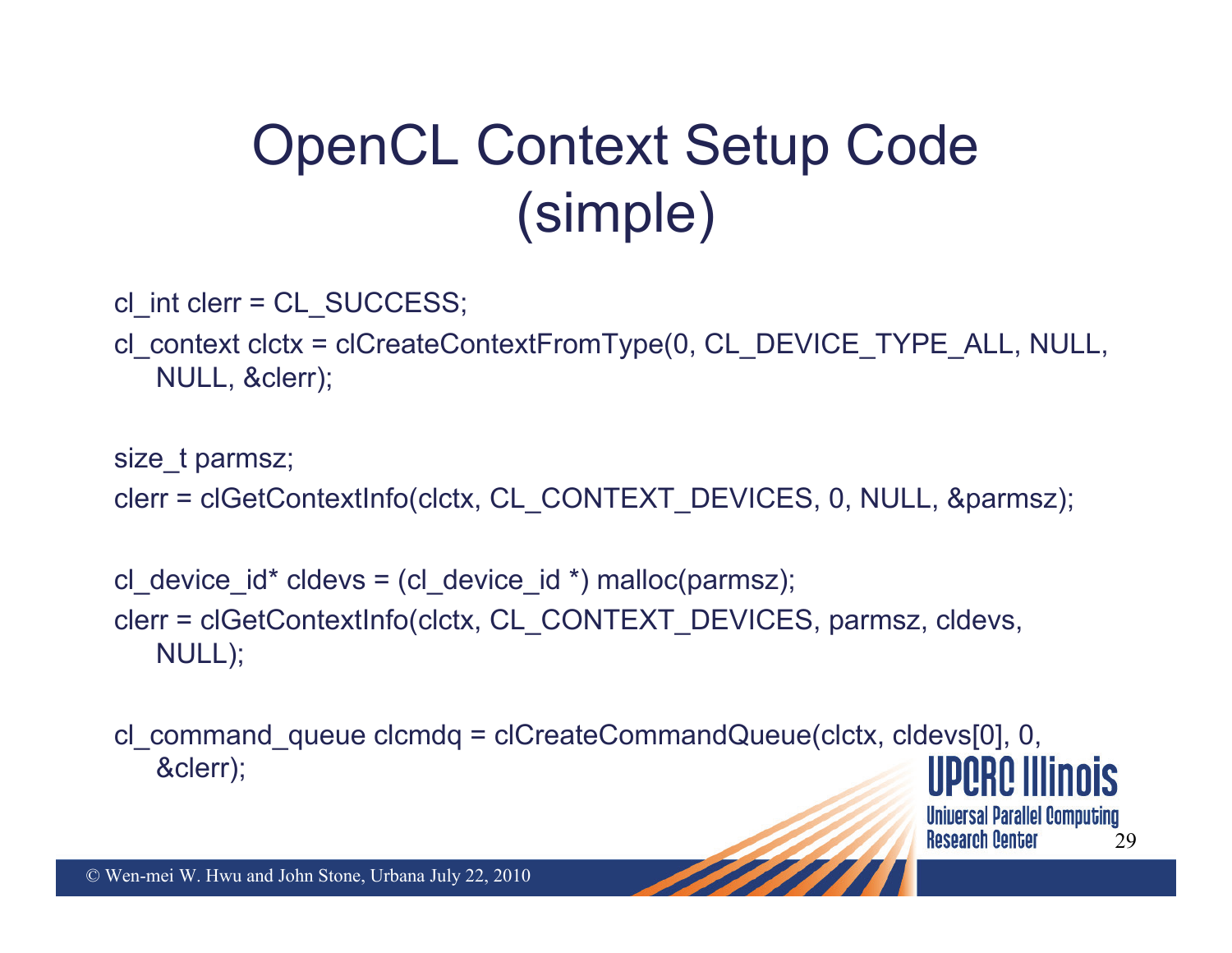## OpenCL Kernel Compilation

#### Example

OpenCL kernel source code as a big string

#### const char\* clenergysrc <sup>=</sup>

\_kernel \_\_attribute\_\_((reqd\_work\_group\_size\_hint(BLOCKSIZEX, BLOCKSIZEY, 1))) \n"

"void clenergy(int numatoms, float gridspacing, \_\_global float \*energy, \_\_constant float4 \*atominfo)  $\{ \n\in \mathbb{R}^n : \mathbb{R}^n \times \mathbb{R}^n \}$  . etc and so f

cl\_program clpgm;

Gives raw source code string(s) to OpenCL

clpgm = clCreateProgramWithSource(clerx, 1, &clenergysrc, NULL, &clerr);

```
char clcompileflags[4096];
```
sprintf(clcompileflags, "-DUNROLLX=%d -cl-fast-relaxed-math -cl-singleprecision-constant -cl-denorms-are-zero -cl-mad-enable", UNROLLX);

clerr <sup>=</sup> clBuildProgram(clpgm, 0, NULL, clcompileflags, NULL, NULL);

cl\_kernel clkern = clCreateKernel(clpgm, "clenergy sederr);

Set compiler flags, compile source, and retreive <sup>a</sup> handle to the "clenergy" kernel  $30$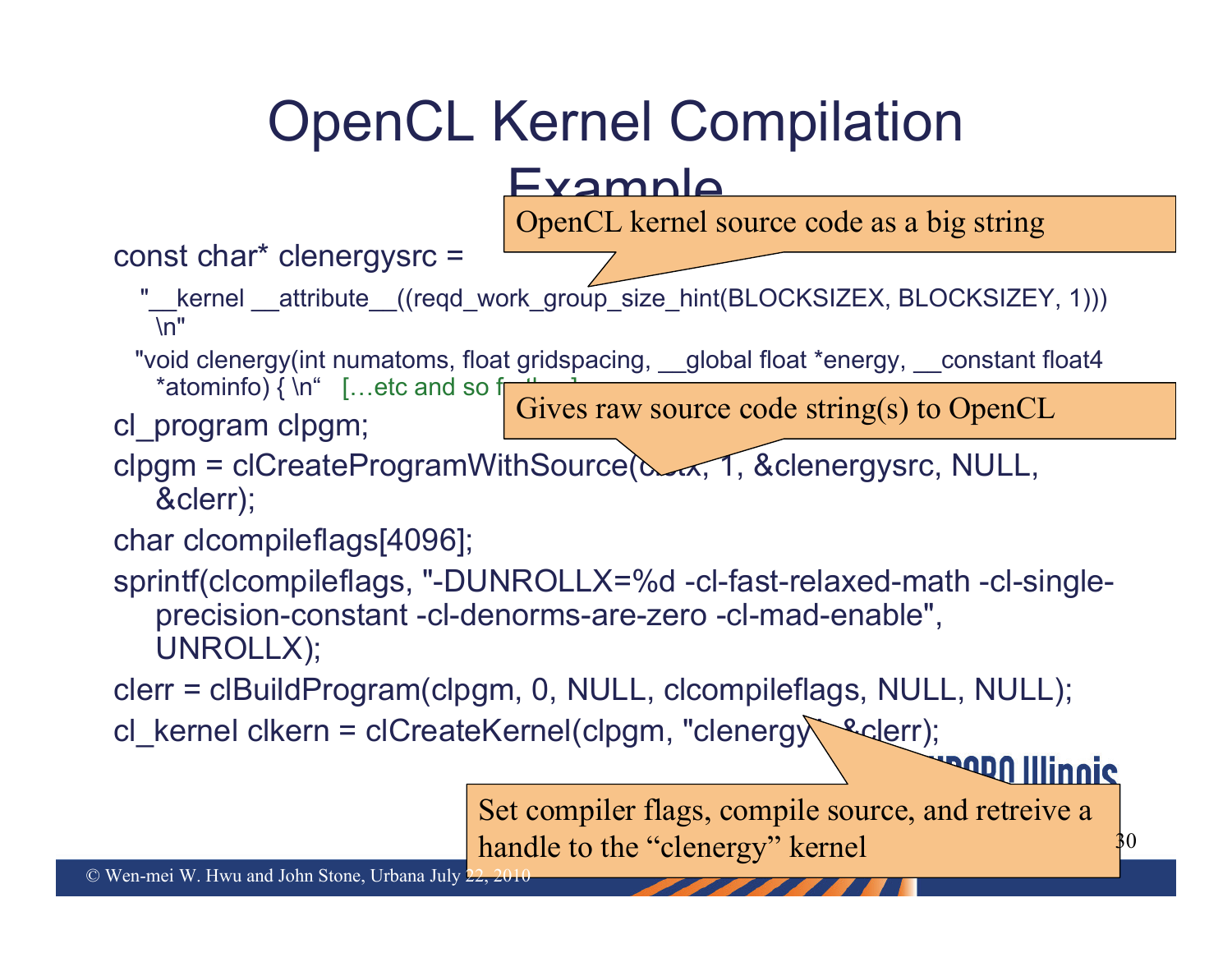# Host Code for OpenCL Kernel Launch

- 1. doutput= clCreateBuffer(clctx, CL\_MEM\_READ\_WRITE,volmemsz, NULL, NULL);
- 2. datominfo= clCreateBuffer(clctx, CL\_MEM\_READ\_ONLY, MAXATOMS \*sizeof(cl\_float4), NULL, NULL);
- 3. clerr= clSetKernelArg(clkern, 0,sizeof(int), &runatoms);
- 4. clerr= clSetKernelArg(clkern, 1,sizeof(float), &zplane);
- 5. clerr= clSetKernelArg(clkern, 2,sizeof(cl\_mem), &doutput);
- 6. clerr= clSetKernelArg(clkern, 3,sizeof(cl\_mem), &datominfo);
- 7. cl event event;

…

…

- 8. clerr= clEnqueueNDRangeKernel(clcmdq,clkern, 2, NULL, Gsz,Bsz, 0, NULL, &event);
- 9. clerr= clWaitForEvents(1, &event);
- 10. clerr= clReleaseEvent(event);
- 11. clEnqueueReadBuffer(clcmdq,doutput, CL\_TRUE, 0, volmemsz, energy, 0, NULL, NULL);
- 12. clReleaseMemObject(doutput);
- 13. clReleaseMemObject(datominfo);

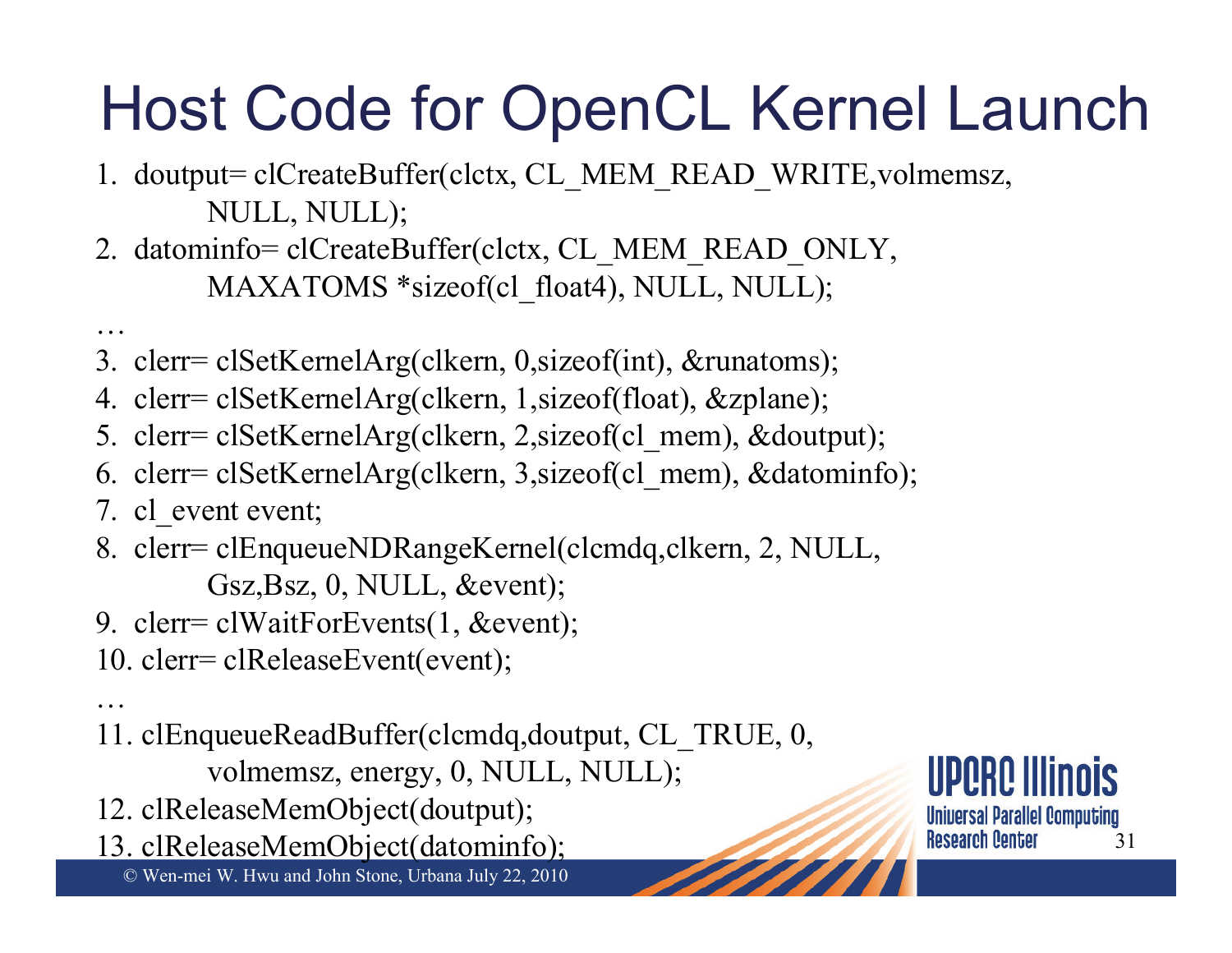### Apples to Oranges Performance Results: **OpenCL Direct Coulomb Summation Kernels**

| <b>OpenCL Target Device</b>                                           | OpenCL         | Scalar Kernel:      | 4-Vector Kernel:         |  |  |
|-----------------------------------------------------------------------|----------------|---------------------|--------------------------|--|--|
|                                                                       | "cores"        | Ported from         | Replaced manually        |  |  |
|                                                                       |                | original CUDA       | unrolled loop iterations |  |  |
|                                                                       |                | kernel              | with float 4 vector ops  |  |  |
| AMD 2.2GHz Opteron 148 CPU                                            |                | 0.30 Bevals/sec,    | 0.49 Bevals/sec,         |  |  |
| (a very old Linux test box)                                           |                | 2.19 GFLOPS         | 3.59 GFLOPS              |  |  |
| Intel 2.2Ghz Core2 Duo,                                               | $\overline{2}$ | 0.88 Bevals/sec.    | 2.38 Bevals/sec.         |  |  |
| (Apple MacBook Pro)                                                   |                | 6.55 GFLOPS         | 17.56 GFLOPS             |  |  |
| IBM QS22 CellBE                                                       | 16             | 2.33 Bevals/sec.    | 6.21 Bevals/sec.         |  |  |
| ***<br>constant not implemented yet                                   |                | 17.16 GFLOPS        | 45.81 GFLOPS ****        |  |  |
|                                                                       |                | ****                |                          |  |  |
| AMD Radeon 4870 GPU                                                   | 10             | $41.20$ Bevals/sec, | 31.49 Bevals/sec.        |  |  |
|                                                                       |                | 303.93 GFLOPS       | 232.24 GFLOPS            |  |  |
| NVIDIA GeForce GTX 285 GPU                                            | 30             | 75.26 Bevals/sec.   | 73.37 Bevals/sec.        |  |  |
|                                                                       |                | 555.10 GFLOPS       | 541.12 GFLOPS            |  |  |
| MADD, $P \text{COPT} = 2$ El ODS, All other ED instructions = 1 El OD |                |                     |                          |  |  |

**MINUSTRIGGENER SETTLE FLOP**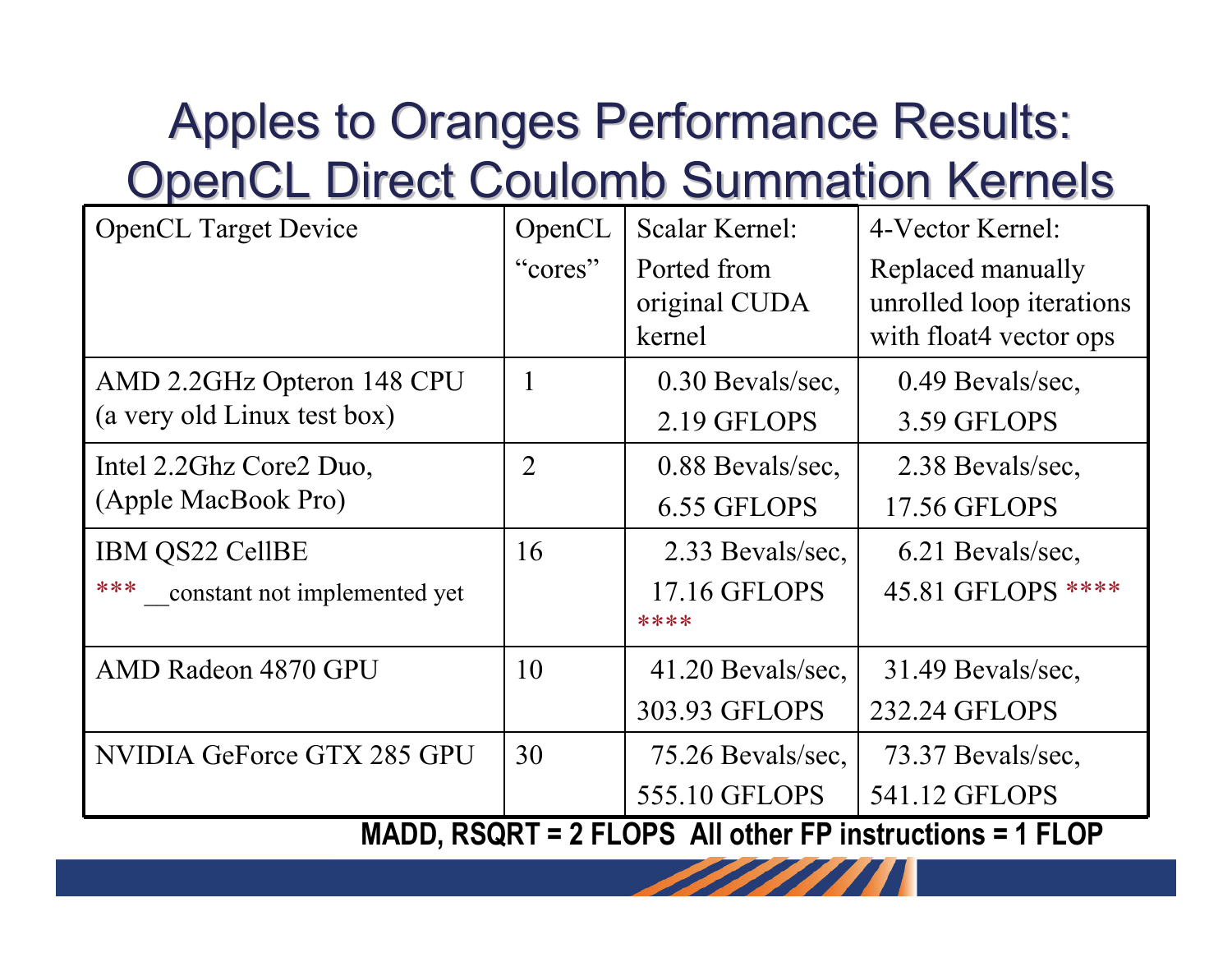# To Learn More

- Khronos OpenCL headers, specification, etc: <http://www.khronos.org/registry/cl/>
- Khronos OpenCL samples, tutorials, etc: <http://www.khronos.org/developers/resources/opencl/>
- AMD OpenCL Resources: [http://developer.amd.com/gpu/ATIStreamSDK/pages/Tutorial](http://developer.amd.com/gpu/ATIStreamSDK/pages/TutorialOpenCL.aspx) [OpenCL.aspx](http://developer.amd.com/gpu/ATIStreamSDK/pages/TutorialOpenCL.aspx)
- **NVIDIA OpenCL Resources:** http://www.nvidia.com/object/cuda\_opencl.html
- Kirk and Hwu, "Programming Massively Parallel Processors a Hands-on Approach," Morgan-Kaufman, ISBN: 978-0-12- 381472-2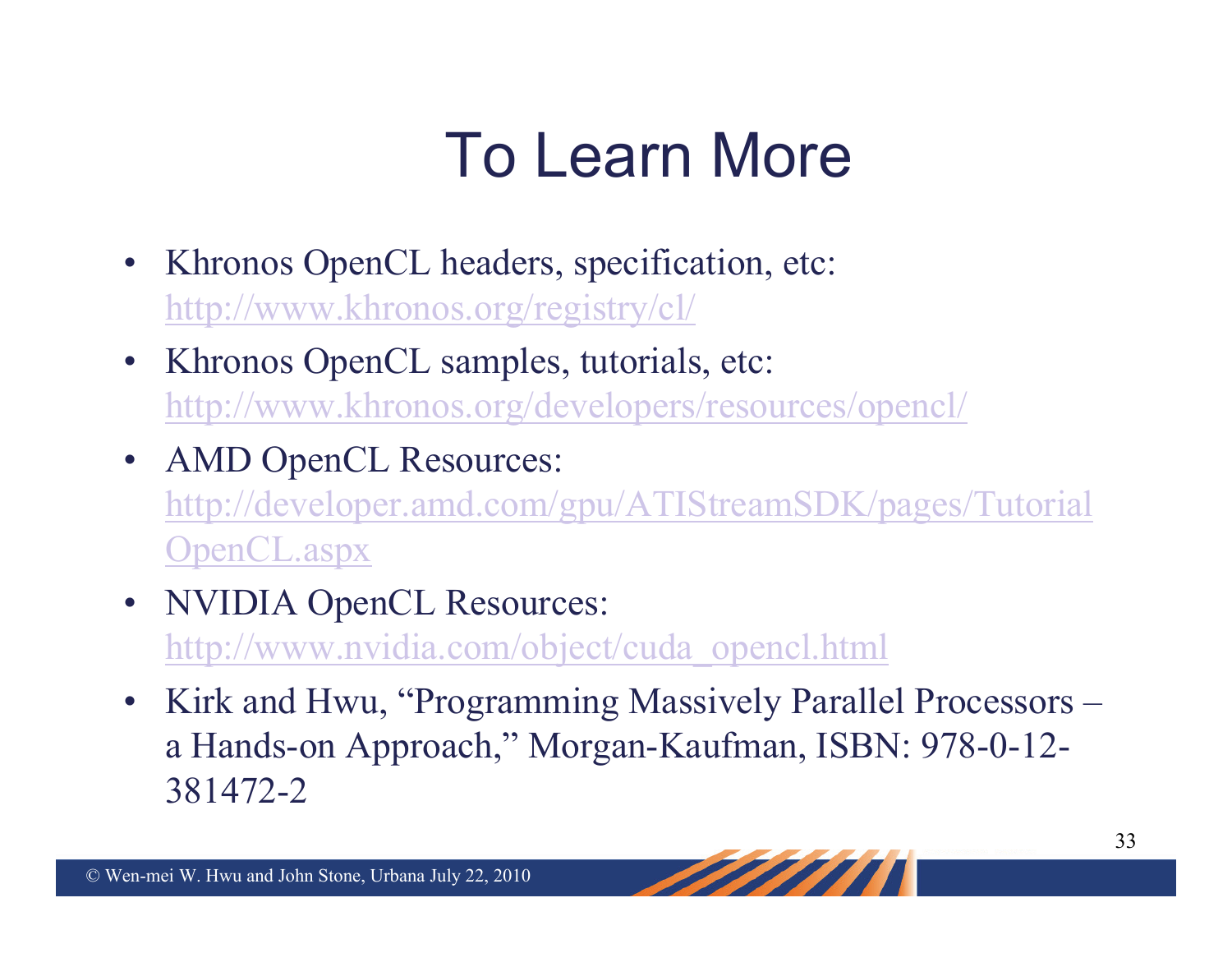# **Summary**

- Incorporating OpenCL into an application requires adding far more "plumbing" in an application than for the CUDA Runtime API
- Although OpenCL code is portable in terms of correctness, performance of any particular kernel is not guaranteed across different device types/vendors
- Apps have to check performance-related properties of target devices, e.g. whether local memory is fast/slow (query CL\_DEVICE\_LOCAL\_MEM\_TYPE)
- It remains to be seen how OpenCL "platforms" will allow apps to concurrently use an AMD CPU runtime and NVIDIA GPU runtime (may already work on MacOS X?)

Universal Parallel Computing **Research Center** 34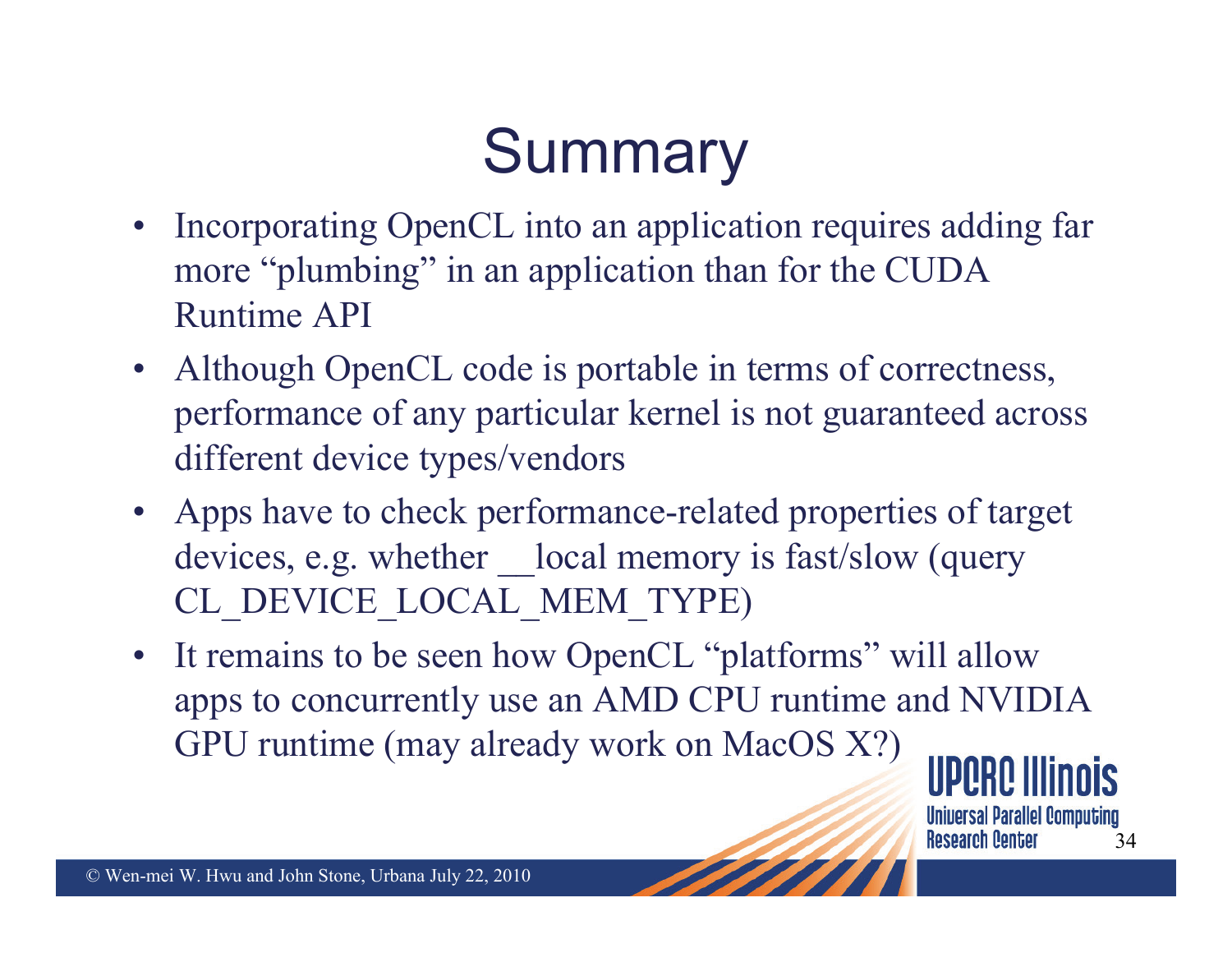# Acknowledgements

- Additional Information and References:
	- <http://www.ks.uiuc.edu/Research/gpu/>
- Questions, source code requests:  $\mathcal{L}_{\mathcal{A}}$ John Stone: johns@ks.uiuc.edu
- Acknowledgements:
	- J. Phillips, D. Hardy, J. Saam, UIUC Theoretical and Computational Biophysics Group, NIH Resource for Macromolecular Modeling and Bioinformatics
	- Christopher Rodrigues, UIUC IMPACT Group
	- •CUDA team at NVIDIA
	- •UIUC NVIDIA CUDA Center of Excellence
	- •NIH support: P41-RR05969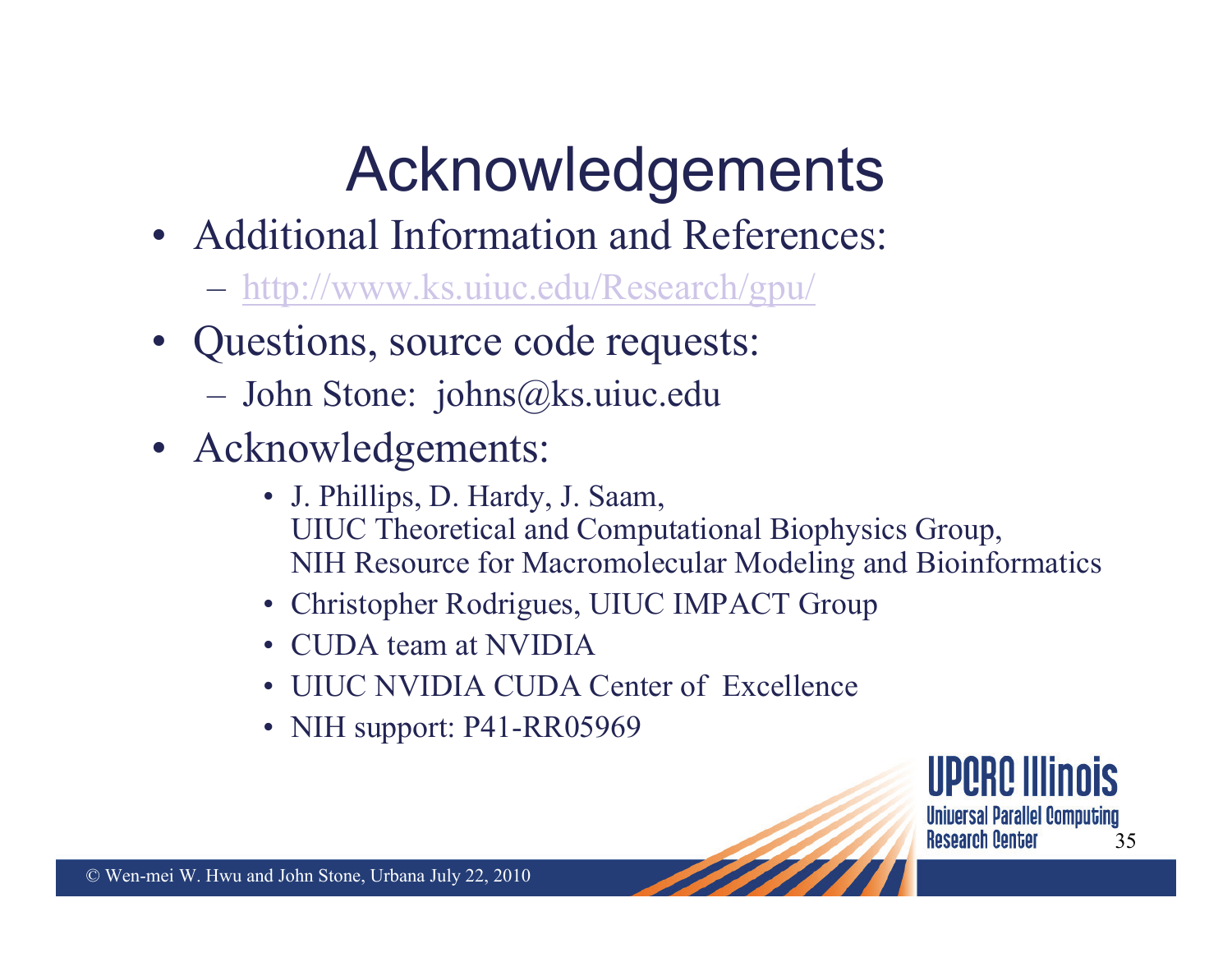### Publications http://www.ks.uiuc.edu/Research/gpu/

- $\bullet$  Probing Biomolecular Machines with Graphics Processors. J. Phillips, J. Stone. *Communications of the ACM,* 52(10):34-41, 2009.
- • GPU Clusters for High Performance Computing. V. Kindratenko, J. Enos, G. Shi, M. Showerman, G. Arnold, J. Stone, J. Phillips, W. Hwu. *Workshop on Parallel Programming on Accelerator Clusters (PPAC),* IEEE Cluster 2009. In press.
- $\bullet$  Long time-scale simulations of in vivo diffusion using GPU hardware. E. Roberts, J. Stone, L. Sepulveda, W. Hwu, Z. Luthey-Schulten. In *IPDPS'09: Proceedings of the 2009 IEEE International Symposium on Parallel & Distributed Computing*, pp. 1-8, 2009.
- $\bullet$  High Performance Computation and Interactive Display of Molecular Orbitals on GPUs and Multi-core CPUs. J. Stone, J. Saam, D. Hardy, K. Vandivort, W. Hwu, K. Schulten, *2nd Workshop on General-Purpose Computation on Graphics Pricessing Units (GPGPU-2), ACM International Conference Proceeding Series*, volume 383, pp. 9-18, 2009.
- • Multilevel summation of electrostatic potentials using graphics processing units. D. Hardy, J. Stone, K. Schulten. *J. Parallel Computing*, 35:164-177, 2009.

**Research Center**